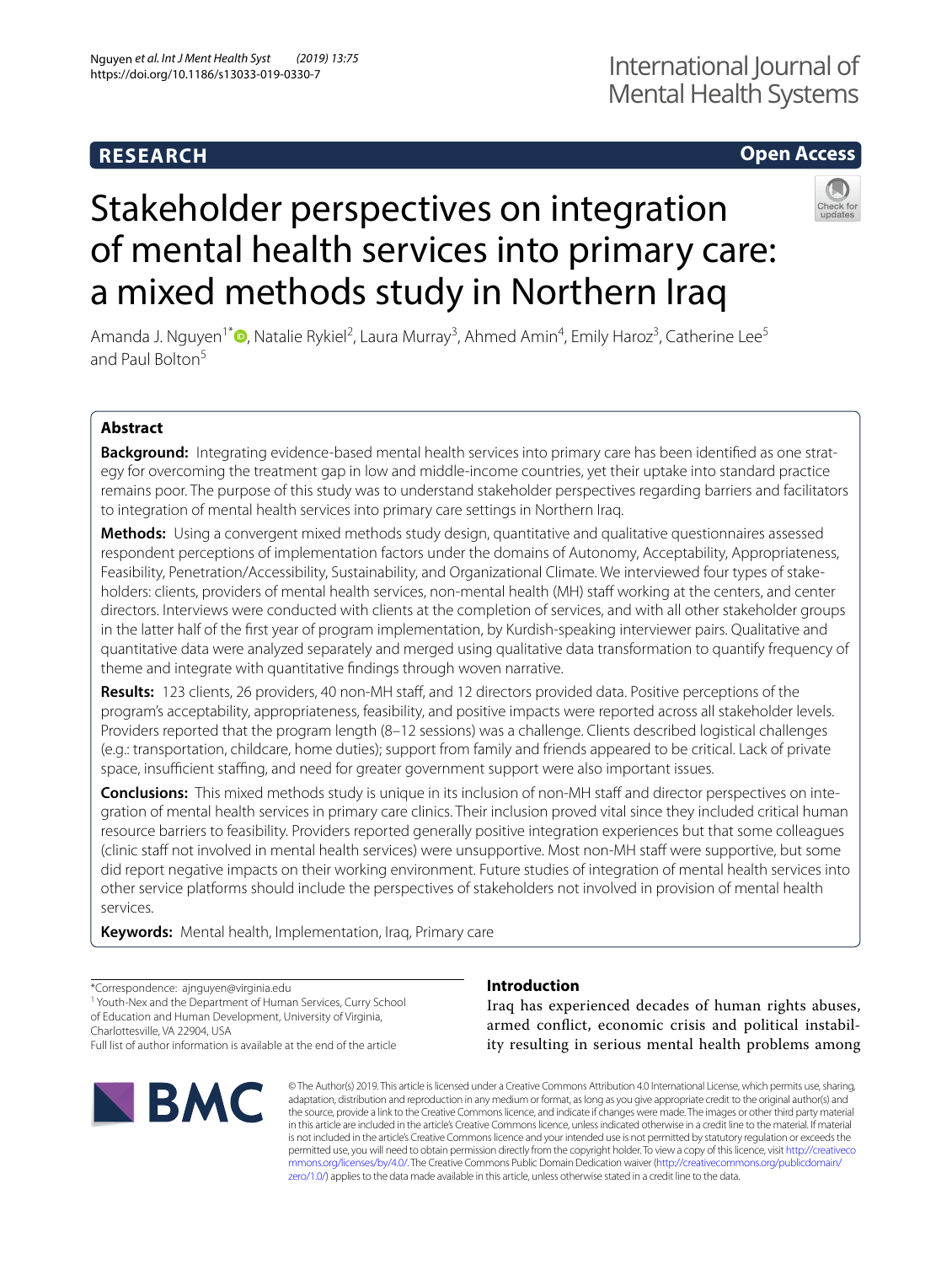trauma survivors [\[1](#page-17-0)]. It is estimated that nearly 20% of the Iraqi population will experience a mental health problem over the life course, most commonly anxiety disorders, post-traumatic stress disorder (PTSD), and depression [\[2](#page-17-1)]. Epidemiological study also indicates increasing prevalence of common mental disorders (CMDs), with a particularly notable rise in panic disorders and PTSD [[2\]](#page-17-1). Historically, mental health services in Iraq have largely been provided by psychiatrists in medical facilities [\[3](#page-17-2)], resulting in a large gap between mental health need and service availability [[4\]](#page-17-3). In the late 2000s, the Iraq Ministry of Health began initiatives to rebuild and decentralize mental health services, including integration of mental health services into pri-mary care [\[3](#page-17-2), [5](#page-17-4)].

Despite increasing evidence for the efectiveness of psychotherapeutic treatments for common mental disorders (CMDs) such as depression, anxiety, and PTSD in low-and middle-income countries (LMIC) [[6\]](#page-17-5) uptake of these interventions into standard practice remains poor [[7\]](#page-17-6). Integrating mental health services into primary care has been identifed as one possible strategy for overcoming the treatment gap in LMIC, with potential benefts including increased access, more holistic care, stigma reduction, and system strengthening [\[8](#page-17-7)]. In order to achieve integration, it is important to frst understand the facilitators and barriers faced by stakeholders, and how these vary in diferent contexts.

In 2008, the Applied Mental Health Research Group (AMHR) at Johns Hopkins University, and Heartland Alliance International began development of integrating evidence-based mental health services in Iraq. This included several RCTs conducted between 2009 and 2012 to evaluate the efectiveness of diferent treatments (e.g., CPT, Behavioral Activation) in Iraq for symptoms of depression, anxiety, and post-traumatic stress [\[9](#page-17-8)[–11](#page-17-9)]. From these studies, the Common Elements Treatment Approach (CETA) was found to be most effective, as well as acceptable to providers and clients  $[9-11]$  $[9-11]$ . CETA is a modular, multi-problem transdiagnostic treatment approach for CMDs which consists of 8–12 weekly hourlong sessions based on cognitive behavioral psychotherapy and delivered by lay providers [\[12](#page-17-10)].

On the strength of these trial results for CETA, Heartland Alliance and Wchan (a newly formed local NGO) planned to scale up CETA services in primary health centers operated by the Ministry of Health beginning in 2013. As in the trial, existing clinical staf (e.g.: nurses, pharmacists) from these clinics were trained as CETA providers and, as part of their weekly work load, some time each week would be allocated to providing CETA while they continued to serve in their previous roles. Following the apprenticeship model, local supervisors that had additional training met weekly with providers to review cases and consult on following CETA [[13](#page-17-11)].

Throughout the CETA scale up efforts of Heartland Alliance and Wchan, our team conducted a parallel implementation study to understand stakeholder perspectives regarding barriers and facilitators to mental health service uptake and sustainability when integrated into primary care settings. Unlike most other implementation research, we focused not only on providers and clients but also on other health center staff and directors in the clinics in which CETA was introduced. By taking into account the views and needs of all four stakeholder levels, we aimed to inform the building of mental health services that are sustainable and acceptable to all stakeholders.

#### **Methods**

#### **Setting**

This study took place from January through December 2014, during the frst year roll-out of CETA services after completion of the previously described RCTs. While CETA scale-up efforts extended across other areas of Iraq as well, sites chosen for this implementation research were clinics in areas of Northern Iraq where Wchan provided services and was able to lead the research. Twentysix CETA providers (22 counselors and four supervisors) provided services in twelve clinics in and around Erbil, Sulimaniyah, and Garmyan. During planning and preparation, the political situation in Northern Iraq was stable. However, the implementation period included a major Islamic State military ofensive in June of 2014, which contributed to heightened political and economic instability; this is likely to have exacerbated existing challenges for mental health service delivery, although it did not directly impact data collection activities.

#### **Study participants**

Participants included male and female adults living in Northern Iraq who were either: (1) persons who met screening criteria for CETA (i.e. "clients"); (2) counselors and supervisors trained in CETA and responsible for service provision (i.e. "providers"); (3) staff, such office and administrative staf, working at the clinic sites in nonmental health roles (i.e. "non-MH staf"), or (4) clinic directors (i.e. "directors").

Potential clients were referred by clinic staff to the CETA providers to be evaluated using a locally validated assessment instrument developed for use in the prior RCT  $[10]$  $[10]$ . Individuals who met a cut-off score indicating elevated symptoms of depression or post-traumatic stress were designated as clients, offered services, and informed about the implementation study by the provider. Those clients who agreed to be contacted about the study were then added to a contact list. Providers, non-MH staf, and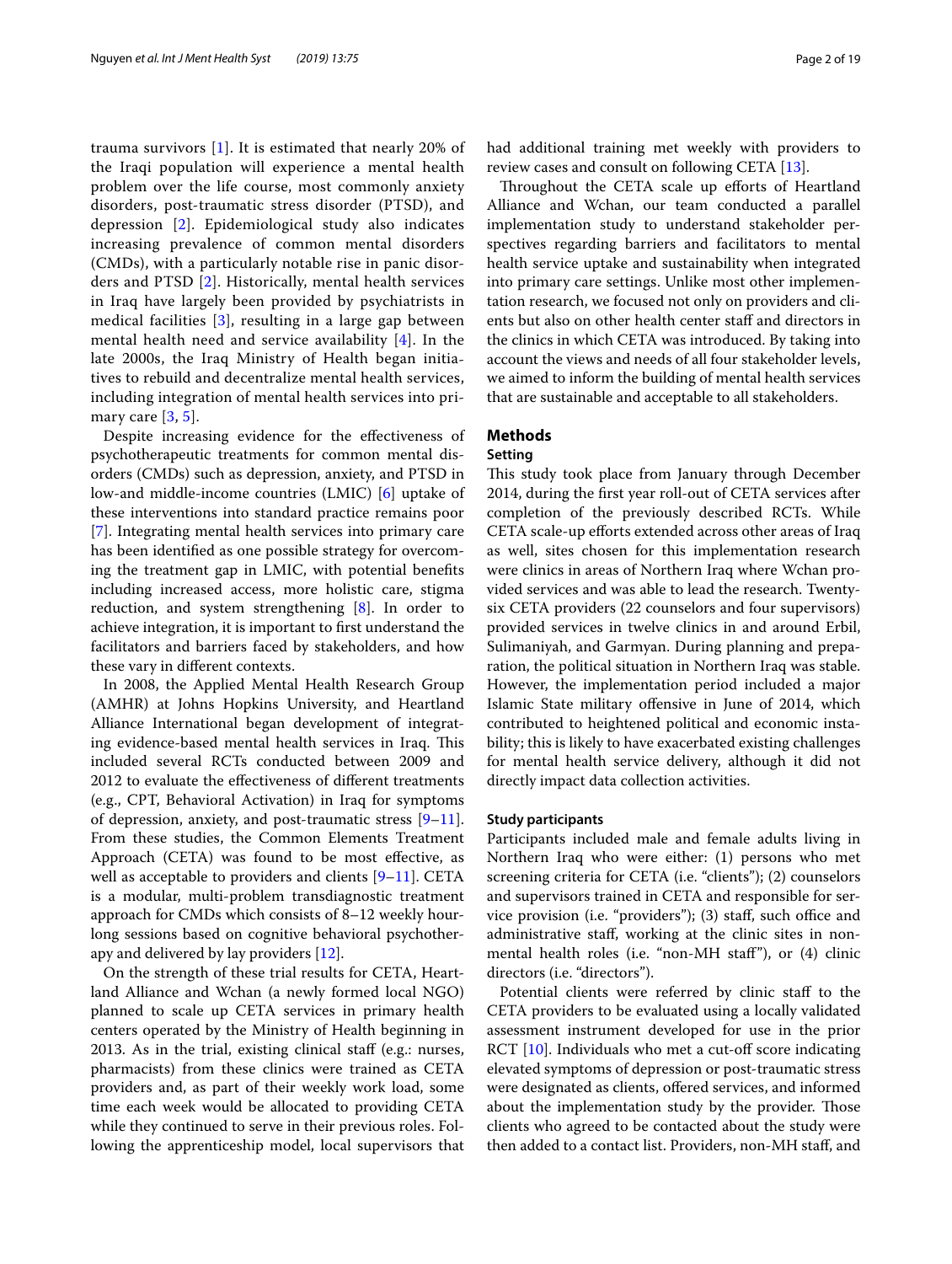directors were recruited using staffing lists. Interviewers contacted each potential participant by phone to introduce the study and arrange an in-person interview, which could be completed in one or multiple sessions based on respondent preference. Informed consent was obtained for all participants at the frst in-person meeting prior to any data collection; employees and clients were assured that participation would not impact their employment or service eligibility, respectively, nor would their colleagues/supervisors or CETA provider have access to the information they provided.

All clients presenting to the clinics who were assessed and found to be eligible for CETA services were invited to participate in this study regardless of whether they decided to initiate treatment. The intent for this broader inclusion was to understand potential barriers to the full range of service uptake, including initiation as well as continued participation. All providers and clinic directors were also invited to participate, as were a convenience sample of 2–4 additional non-MH staff per clinic (some clinics were quite small and had less than four non-MH staff). The full provider, non-MH staff, and director samples contributed both qualitative and quantitative data. At the client level, only a subset of participants contributed qualitative data, in order of completion for all those agreeing to complete the interview, until saturation was reached [[14\]](#page-17-13) as determined by team review and discussion of transcripts.

#### **Instruments**

Based on previous experience indicating that existing implementation instruments did not ft well with the Iraq cultural and health service delivery context, we developed a new set of semi-structured (qualitative) interview guides and quantitative instruments for this study based on three leading implementation frameworks, chosen because together they addressed both stages of implementation and multi-level contexts [[15–](#page-17-14)[17](#page-17-15)]. A comprehensive description of the instrument development process and resulting psychometrics is available elsewhere [[18\]](#page-17-16). Briefy, the quantitative instruments were developed by operationalizing implementation domain defnitions [\[19\]](#page-17-17), consulting leading theoretical frameworks [[15–](#page-17-14)[17\]](#page-17-15), utilizing logframes to generate indicators, drafting the instruments, and external expert review [\[18](#page-17-16)], with the purpose of generating informative indicators at the item level. The semi-structured interview guides consisted of open-ended questions with specifc follow-up probes. Three separate sets of instruments were developed for clients, providers, and non-MH staff and directors. Despite administering the same instruments to the latter two groups, we treated these as distinct and separate stakeholder groups for analysis. All qualitative and

quantitative data collection tools were translated, backtranslated, and piloted prior to data collection with each stakeholder level (clients, providers, non-MH staf, and clinic directors). Adjustments were made to the translation and phrasing based on pilot feedback to improve clarity; for example, adding "in your opinion" due to respondent confusion about whether items were seeking individual or majority opinion. Sample data collection instruments are available as Additional fles [1](#page-16-0) and [2.](#page-16-1)

#### *Quantitative*

The quantitative instruments included demographic questions as well as indicators of theoretically relevant implementation science domains: Acceptability, Appropriateness, Feasibility, Penetration/Accessibility, and Sustainability [[20\]](#page-17-18). We also included indicators of Autonomy; though less commonly considered as an implementation science domain, we theorized it may be particularly relevant when examining help-seeking in a cultural context in which gender roles may reduce autonomy [\[21\]](#page-17-19). For providers, non-MH staf, and directors, additional items were also included to assess Organizational Climate [\[22](#page-17-20)]. For most items, response options were on a 4-point Likert scale ranging from 0 "not at all" to 3 "a lot". The instruments included 38 questions for clients, 76 for providers, and 62 for non-MH staff and directors. Although categorized into theoretical domains, the data for this paper are analyzed and reported at the item level, not as scales.

#### *Qualitative*

The client qualitative interview explored thoughts and opinions about CETA services in particular and the clinic more generally; what people in the community think about the services; how family and friends infuenced use of the services; who makes decisions regarding their health and how these decisions are made; arrangements clients had to make to attend services and barriers and facilitators to treatment attendance; what they liked/did not like/would change about the services; how the services ft with their values and needs; how the services may have beneftted or harmed them; and anything else they felt it was important to share about the services. Although potential clients who elected not to seek treatment were not expected to have informed answers to all these topics, they remained eligible for the study as it was thought that they would provide valuable information about community perceptions, access, social infuences, perceptions about ft to values and needs, and other potential barriers to care.

Provider, non-MH staff, and director qualitative interviews explored the current situation regarding mental health and mental health care in their community; challenges and facilitators to the implementation of these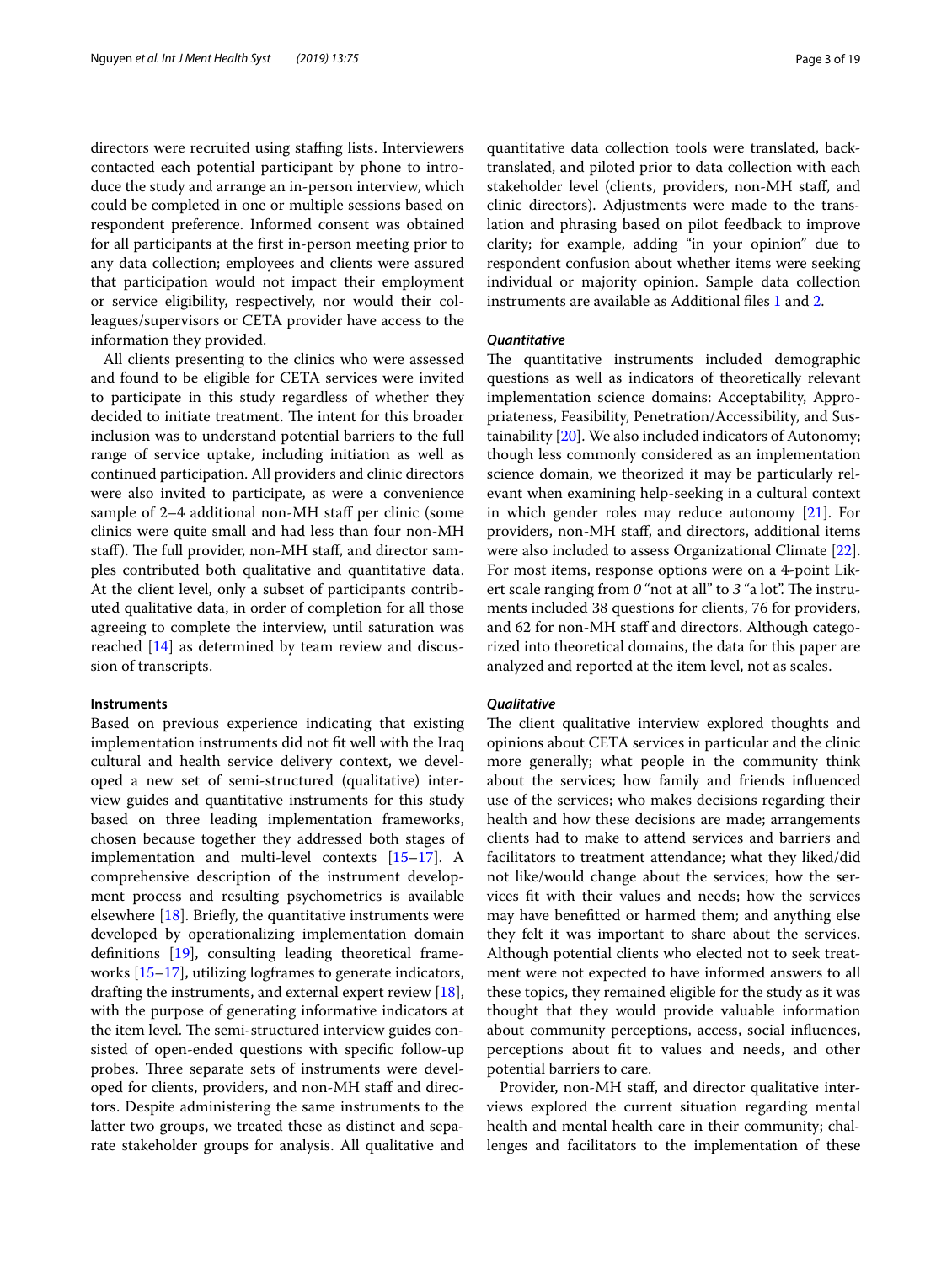services, including positive aspects, gaps or challenges, and what needs to change; perceptions about the services among colleagues at the clinic where they work; perceptions about the organizational climate at their clinic (both environmental and interpersonal); specifc thoughts regarding the feasibility, acceptability, sustainability, and appropriateness of the service, including barriers and facilitators for each domain as well as things that need to change to improve each domain (e.g.: What makes it less acceptable? What makes it more acceptable? What needs to change to make it more acceptable?); and anything else they felt it was important to share. Providers were also asked how they came to be recruited to provide services. Directors were asked about their ability to adjust or change the way their clinic offers services to meet community needs.

#### **Data collection procedures**

Twenty locally based interviewers were hired by Wchan specifcally for data collection (with no other role in CETA implementation). Interviewers completed a multiday, in-person training on research ethics and interview techniques led by two members of the AMHR research team. Training included didactic instruction, discussion, modeling, role-plays, and feedback. Prior to beginning data collection, all interviewers then conducted pilot interviews with each category of stakeholder for training purposes, and participated in an additional multiday pilot feedback meeting in which they discussed and received further training to address specifc challenges encountered.

To ensure all stakeholders had the opportunity for adequate exposure to the program, data collection took place during the latter half of the implementation period, between June and December 2014. Both forms of data were collected concurrently, with the intention that the qualitative data be used to complement and expand on the quantitative data. Client interviews were conducted following completion of (or disengagement from) treatment. Interviews took place in a quiet, private location of the participant's choice, were primarily conducted in Kurdish, and took approximately 2 h total per participant. Qualitative interviews were conducted by interviewer pairs; one led the conversation while the other transcribed the interview. No identifying information was collected; all study materials included only a study ID number.

Following each interview, the interview team worked together to type and ensure the accuracy of the transcript. A selection of transcripts—generally the frst 2–3 transcripts from each interview team—were reviewed by members of the study team for quality and training feedback, which primarily centered on identifying areas

where further probing would have been helpful and providing suggested probes. The supervisor reviewed this feedback with the interview teams, including additional role-play practice.

This study was approved by the Institutional Review Board at the Johns Hopkins Bloomberg School of Public Health (#5286) and a local Ethics Committee at the University of Sulimaniyah.

#### **Analysis**

Qualitative data analysis was completed in two phases. The initial analysis was done on paper in Kurdish by the interviewers and project supervisor following the AMHR DIME [\[23](#page-17-21)] approach. Interview teams reviewed all transcripts and extracted key response points from each, producing a table of responses for each question at each stakeholder level. The study director and a smaller analysis team then consolidated each table by combining responses that had the same meaning and listing the number of respondents who gave each response, producing a summary Excel table of responses sorted by frequency for each question at each stakeholder level. Where diferent wording was used but the meaning was the same, selection of the clearest wording was made by consensus. The summary tables were then translated into English by a bilingual member of the research team, with the translation checked for accuracy by a second bilingual team member.

The second phase of analysis was done in English by the AMHR study team using the summary tables and coded responses in Excel. Each set of relevant responses was combined across all question tables, resulting in three consolidated lists (barriers, facilitators, and suggestions) per stakeholder level. Within each list, responses were then sorted and grouped according to emergent themes and sub-themes. Responses that appeared to address multiple themes were placed within both themes. Where there was uncertainty about how to code a response, the project director reviewed the original Kurdish transcript and made the decision.

Quantitative data analysis was conducted in Stata 14.1 [[24\]](#page-17-22). Descriptive analysis of demographics included Chisquare and t-test comparisons. Analysis of potential barriers involved calculating individual item means to identify items with lower mean scores (i.e. less than 50% or 67% of the optimal item score) that would suggest an area of potential challenge for implementation. For most items, responses ranged from 0 to 3; we therefore considered mean scores below 1.5 to be indicative, and between 1.5 and 2 marginally indicative, of a potential barrier.

Consistent with a convergent mixed methods study design [[25\]](#page-17-23), qualitative and quantitative data were merged after analysis to inform interpretation following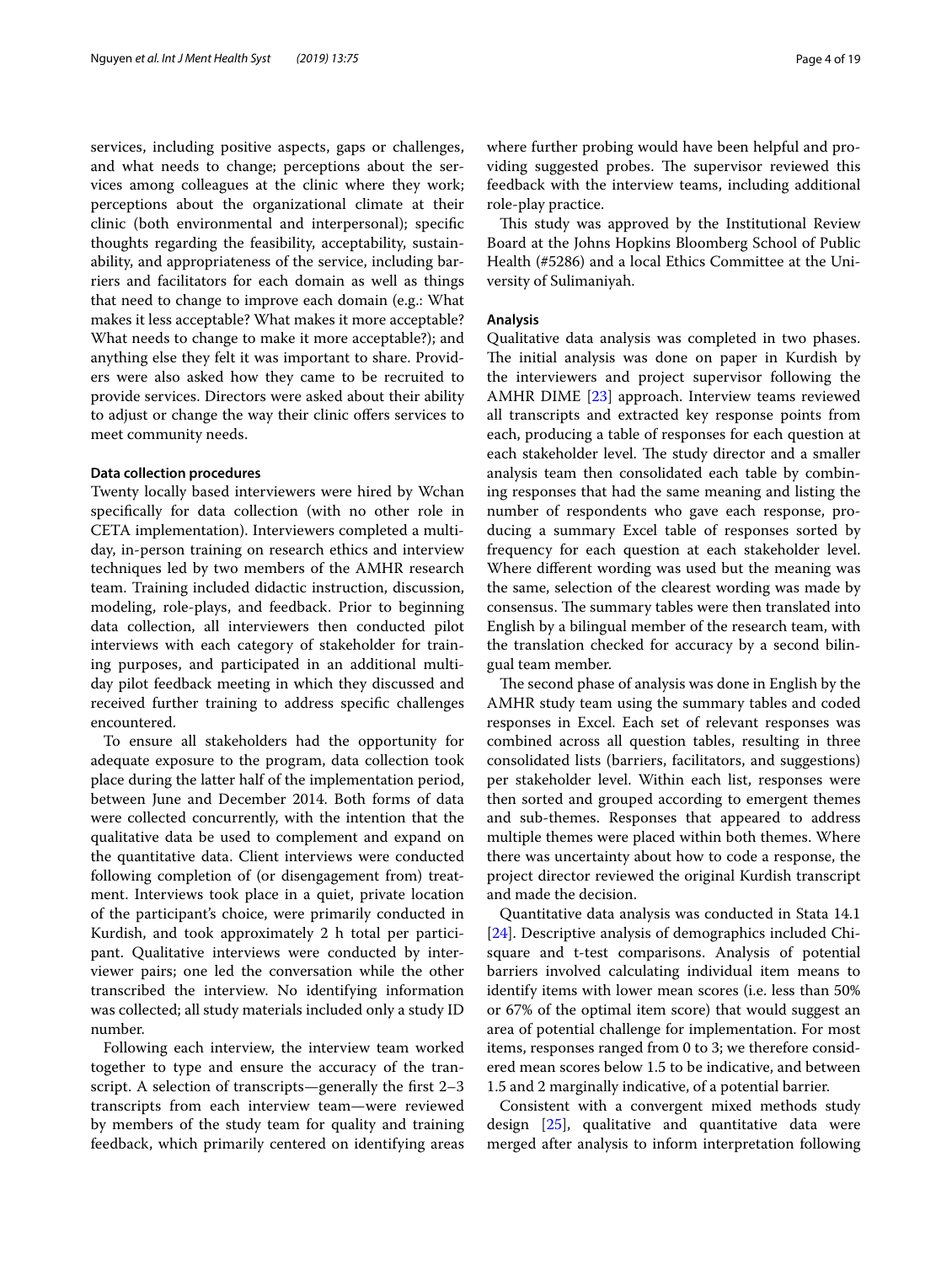the approach of Bradt et al. [\[26](#page-17-24)]. Qualitative data transformation was used to quantify frequency in which each theme was discussed; these fndings are then integrated with quantitative fndings through woven narrative in the results [\[27](#page-17-25)].

### **Results**

#### **Sample description**

Data is included from 123 clients (122 quantitative and 62 qualitative interviews), 26 providers (completing both interviews), 40 non-MH staff (36 quantitative, 40 qualitative), and 12 directors (completing both interviews). Demographic information is reported in Table [1;](#page-4-0) note that not all demographic variables were asked at all stakeholder levels. These samples include all providers and directors, a convenience sample of non-MH staf, and all consenting clients. No recruited non-MH staf declined to participate. The client sample comprised 48.8% of all eligible client participants  $(n=252)$ . Neither age, sex, marital status, nor employment status were associated

<span id="page-4-0"></span>**Table 1 Sample description by stakeholder level**

|                         | Client<br>$(n = 123^a)$<br>% | Provider<br>$(n=26)$<br>% | <b>Non-MH Staff</b><br>$(n = 40^a)$<br>% | <b>Director</b><br>$(n=12)$<br>% |
|-------------------------|------------------------------|---------------------------|------------------------------------------|----------------------------------|
| Age; mean (SD)          | 30.3(8.4)                    | 35.0(7.1)                 | 34(6.8)                                  | 39.7 (7.8)                       |
| Gender                  |                              |                           |                                          |                                  |
| Men                     | 28.7                         | 42.3                      | 60                                       | 100                              |
| Women                   | 71.31                        | 57.7                      | 40                                       | 0.0                              |
| Employment              |                              |                           |                                          |                                  |
| Not working             | 49.2                         |                           |                                          |                                  |
| Irregular/daily<br>work | 12.3                         |                           |                                          |                                  |
| Regular/stable<br>work  | 30.3                         |                           |                                          |                                  |
| Self-employed           | 8.2                          |                           |                                          |                                  |
| Marital status          |                              |                           |                                          |                                  |
| Single                  | 30.3                         | 30.8                      |                                          |                                  |
| Married                 | 65.6                         | 69.2                      |                                          |                                  |
| Divorced                | 2.5                          | 0.0                       |                                          |                                  |
| Widowed                 | 1.6                          | 0.0                       |                                          |                                  |
| Education               |                              |                           |                                          |                                  |
| Secondary               |                              | 7.7                       |                                          |                                  |
| Institutional<br>degree |                              | 34.6                      |                                          |                                  |
| Bachelor's or<br>higher |                              | 57.7                      |                                          |                                  |
| Location                |                              |                           |                                          |                                  |
| Frbil                   | 13.9                         | 19.2                      | 35.0                                     | 41.7                             |
| Sulimaniyah             | 77.9                         | 65.4                      | 42.5                                     | 33.3                             |
| Garmyan                 | 8.2                          | 15.4                      | 22.5                                     | 25.0                             |

"–" indicates demographic variable was not assessed at that stakeholder level

 $a$  1 client and 4 staff did not complete the quantitative interview

with client participation (all p > .05); however, compared to the full eligible population, study participants were more likely to initiate treatment (95.9% vs. 81.0%, p<.001) and complete a clinical discharge assessment (81.2% vs. 63.2%,  $p = .001$ ). Among the implementation study sample, there were no signifcant demographic differences between those who did and did not complete a clinical discharge assessment (all p>.05). Client respondents who had initiated treatment but did not complete a discharge assessment completed an average of 6.7 sessions (range: 2–14); only fve respondents had no treatment exposure. Therefore, almost all clients interviewed were meaningfully exposed to CETA. We were not successful in obtaining the perspectives of those who had little to no service engagement.

#### **Findings**

Table [2](#page-5-0) reports quantitative survey items with mean scores less than 67% or 50% of the optimal score, indicating potential barriers identifed by each stakeholder group. Qualitative data on perceived barriers, facilitators, and stakeholder suggestions for improvement are reported in Tables [3](#page-6-0), [4](#page-9-0), [5,](#page-12-0) respectively, and reported below as the frequency of a given response over the total number of individuals in that stakeholder group. Responses that were given by less than fve individuals are not included.

#### *Perceived beneft from the program*

A majority of all stakeholders (*n*=106 overall; 58 clients, 18 providers, 24 non-MH staf, and 5 directors) reported perceptions that the program was useful or efective. Clients described specifc impacts other than expected primary outcomes, including *emotional improvements* (*n*=37; decreased anger and improved anger management, decreased feelings of depression, sadness, and anxiety); *improved or changed thinking* (*n*=34); *physical improvements*  $(n=24;$  improvements in appetite, sleep, pain, restlessness, energy); *social improvements*  $(n=19;$  regained interest in relationships, decreased isolation); and *improved daily functioning* (*n*=6; e.g. job performance).

Other impacts mentioned across stakeholders were: increased *awareness, knowledge and mental health literacy* (*n*=28 overall, including 15 non-MH staf), *empowerment* of clients  $(n=21$  overall, including 14 clients), *reducing thoughts of self-harm* (*n*=15 overall, including 9 clients and 5 non-MH staf), and ofering a *sense of security and/or comfort* for the client ( $n=15$  clients). A question probing about potential harms from the treatment did not identify any prominent themes of harm.

Quantitative fndings were similar; questions were posed to all four stakeholder groups assessing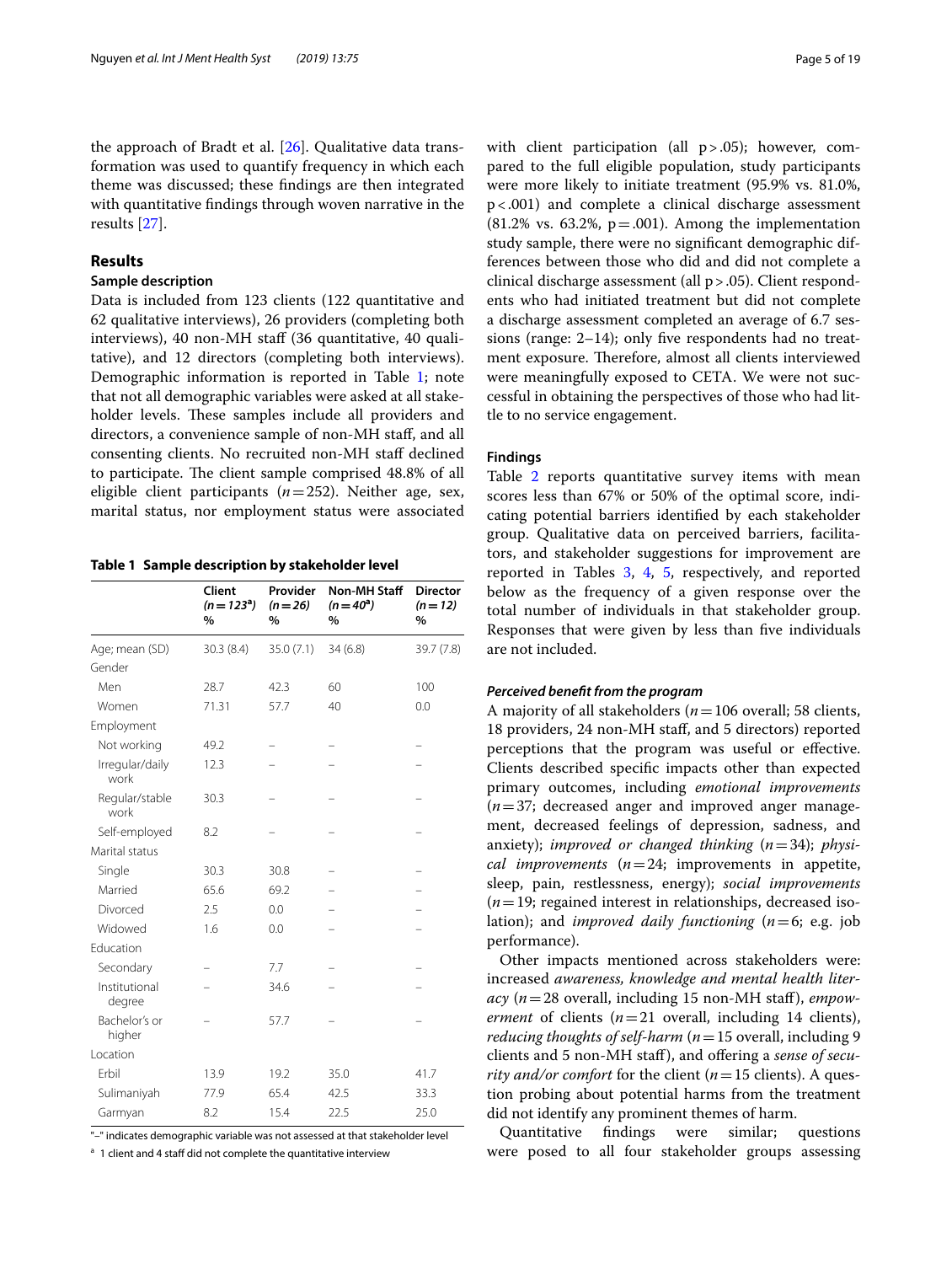## <span id="page-5-0"></span>**Table 2 Quantitative Items with average scores less than 50% (**●**) or 67% (**○**) of the optimal scorea indicating potential barriers**

| Domain/item                                                                                                  | Client | Provider | <b>Non-MH staff</b> | <b>Director</b> |
|--------------------------------------------------------------------------------------------------------------|--------|----------|---------------------|-----------------|
| Autonomy                                                                                                     |        |          |                     |                 |
| Mental health care decisions are made by others in the family                                                |        |          |                     |                 |
| Accessibility                                                                                                |        |          |                     |                 |
| Service accessibility for most people in the community                                                       |        | O        | Ω                   |                 |
| Service accessibility for the poorest people in the community                                                |        | Ω        |                     |                 |
| Service accessibility for women who need them                                                                | Ω      | Ω        |                     |                 |
| Service accessibility for men who need them                                                                  |        | Ω        |                     |                 |
| There are groups in the community that are unable to access the services <sup>b</sup>                        |        |          |                     |                 |
| <b>Acceptability</b>                                                                                         |        |          |                     |                 |
| Services are a priority for the government                                                                   |        |          |                     | ∩               |
| Services are acceptable to the community                                                                     |        | Ω        | Ω                   | O               |
| Your job negatively affects your family life                                                                 |        |          |                     | Ω               |
| <b>Feasibility</b>                                                                                           |        |          |                     |                 |
| Difficulty attending weekly treatment sessions for 8-12 weeks                                                | ∩      |          |                     |                 |
| Sufficient access to computer/internet equipment                                                             |        |          |                     |                 |
| Sufficient access to private space to meet with clients                                                      |        | Ω        |                     |                 |
| Enough counselors to implement step-by-step psychotherapy                                                    |        |          |                     |                 |
| Enough counselor time to implement step-by-step psychotherapy                                                |        |          |                     |                 |
| Sufficient budget to implement step-by-step psychotherapy                                                    |        |          |                     |                 |
| Enough other necessary resources (e.g.: support staff, administrative time, transporta-<br>tion money, etc.) |        |          |                     |                 |
| Feasibility of integrating step-by-step psychotherapy into primary health centers                            |        |          | Ω                   |                 |
| Positive organizational structure (not included in client interviews)                                        |        |          |                     |                 |
| Feeling overworked                                                                                           |        | O        |                     |                 |
| Satisfaction with salary                                                                                     |        | Ω        |                     |                 |
| Enough learning opportunities available                                                                      |        |          | Ω                   | ∩               |
| Clinic promotes professional growth                                                                          |        |          | Ω                   |                 |
| Positive working environment                                                                                 |        |          |                     |                 |
| Regularly paid on time                                                                                       |        | $\circ$  |                     |                 |

<sup>a</sup> Most items were on a response scale of 0-3 ("not at all" to "a lot")

<sup>b</sup> Binary 0/1 ("no"/"yes") item

perceptions that the treatment was efective, helpful to people in the community, appropriate to the culture, and a ft to the presenting mental health problems. Clients were also asked about their overall satisfaction with the program and whether they would refer others to the program. All of these items received high positive endorsement with mean scores above 2.0.

#### *The critical role of family and friends*

Most clients  $(n=37)$  and  $n=30$  other stakeholders reported *lack of support* from family and friends as barriers to care; for example, by perpetuating stigma, de-motivating clients, directly prohibiting participation, or not providing practical support (childcare, household help). Thirteen clients said that their spouse or family members were unaware that they had accessed treatment, saying, "my home do[es] not know about my illness, that is why I come by night," or "my husband and children know I come here but they are unaware that I get psychological treatment". *Having* such supports (e.g. emotional support and encouragement, transportation help, joining them in therapy, assisting with domestic duties) was reported as a signifcant facilitator by clients (*n*=53). Often, adherence to the program appeared to be contingent on social support, family's acceptance and acknowledgement of the client's condition and their treatment. Yet only a minority of providers  $(n=5)$  and staff  $(n=5)$  suggested involving family in treatment.

Quantitative items around client autonomy to seek treatment presented a mixed picture of decision-making power and infuence. Clients reported a high amount of agreement with statements that they feel able to make decisions about their mental health care (*M*=2.81, *SD*=.43) and that they are the person in their family who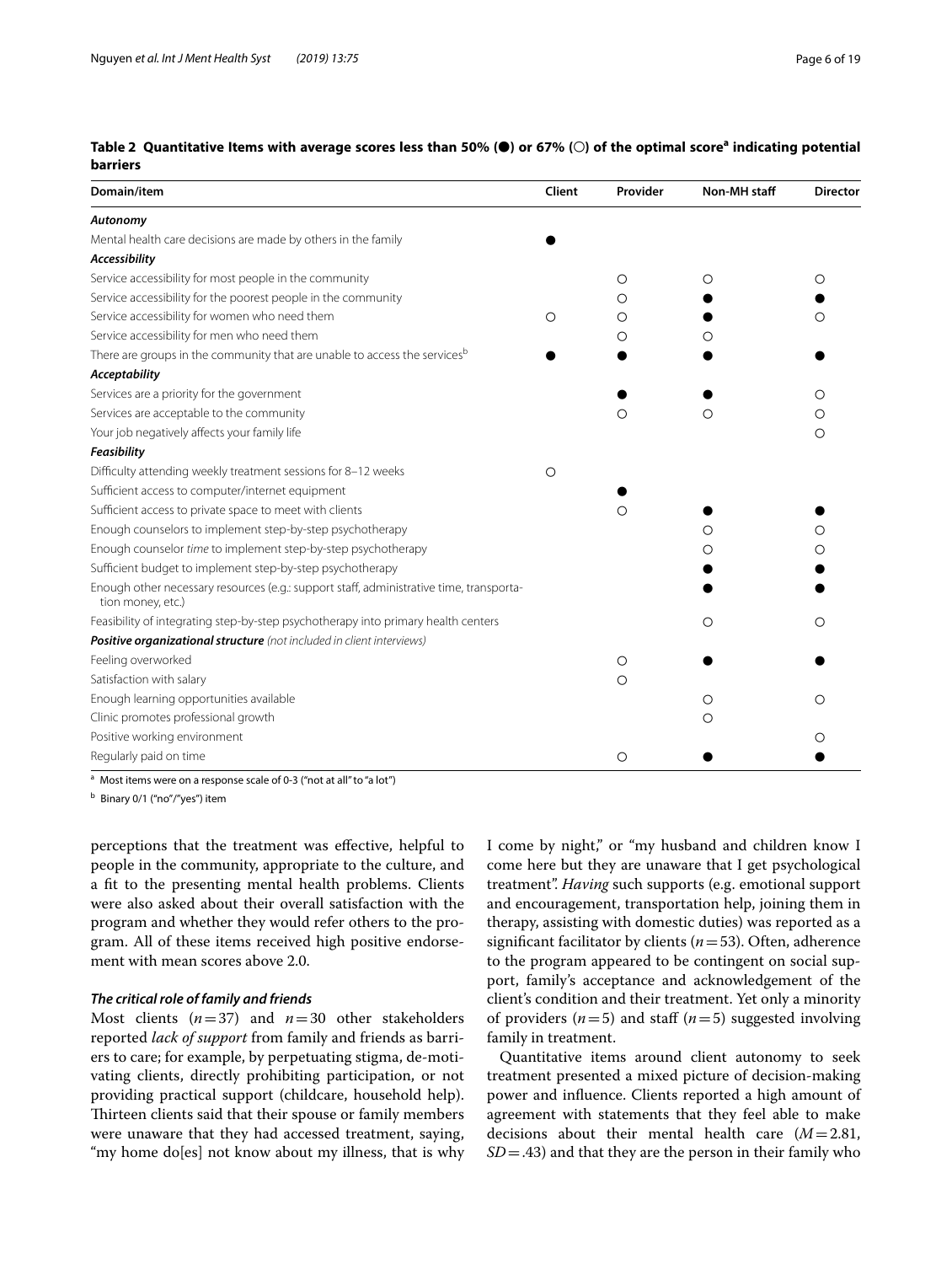## <span id="page-6-0"></span>**Table 3 Barriers to mental health service implementation reported across stakeholder levels**

|                                               | <b>Examples</b>                                                                                                                                                                                         | Clients<br>$(n=62)$<br>N | <b>Providers</b><br>$(n=26)$<br>N | Staff<br>$(n = 40)$<br>N | <b>Directors</b><br>$(n=12)$<br>N | Total<br>$(N = 140)$<br>N |
|-----------------------------------------------|---------------------------------------------------------------------------------------------------------------------------------------------------------------------------------------------------------|--------------------------|-----------------------------------|--------------------------|-----------------------------------|---------------------------|
| <b>Cultural barriers</b>                      |                                                                                                                                                                                                         |                          |                                   |                          |                                   |                           |
| Stigma                                        | I am shy, people are very ruthless and make<br>fun of mental illness (C)<br>In our community, whoever suffers from<br>mental illnesses is called crazy (S)                                              | 34                       | 12                                | 24                       | 3                                 | 73                        |
| Beliefs, traditions                           | As long as that old belief circulate among us,<br>we cannot make it feasible (P)<br>Circulated customs, culture and tradition in<br>the society make most challenges for the<br>programme (S)           | 11                       | 13                                | 20                       | 8                                 | 52                        |
| Predominance of traditional medicine          | People believe more in sheik and mullah (C)<br>There are people who believe in religious<br>places to receive treatment and this makes<br>it less acceptable (P)                                        | 9                        | 8                                 | 9                        | $\overline{2}$                    | 28                        |
| Lack of organizational resources              |                                                                                                                                                                                                         |                          |                                   |                          |                                   |                           |
| Center is too crowded, small space            | Crowdedness of the place is an obstacle (C)<br>Work condition in such a small hospital is<br>very difficult (D)                                                                                         | 14                       | 17                                | 22                       | 6                                 | 59                        |
| Lack of designated/private place              | Because of lack of place we would go to the<br>courtyard $(C)$<br>Lack of private place is a problem (S)                                                                                                | 12                       | 18                                | 14                       | 7                                 | 50                        |
| Lack of equipment/infrastructure              | We have no access to computers to record<br>files for patients (P)<br>Psychotherapists do not have methods of<br>communication with patients (S)                                                        | $\overline{4}$           | 18                                | 8                        | 3                                 | 34                        |
| Center lacks financial resources              | Lack of required budget (P)<br>Financial obstacles is the most important (D)                                                                                                                            | $\mathbf{1}$             | 8                                 | 17                       | 6                                 | 32                        |
| Poor reputation of center                     | People have bad opinion and do not think it<br>is good $(C)$<br>They have little treatment and the doctors<br>are not smart $(C)$                                                                       | 11                       |                                   |                          |                                   | 11                        |
| <b>Environmental challenges</b>               |                                                                                                                                                                                                         |                          |                                   |                          |                                   |                           |
| Distance to facility                          | The place is far for patient to access (P)<br>Most of the patients are poor and they can-<br>not afford to come from far (S)                                                                            | 26                       | 14                                | 26                       | 6                                 | 71                        |
| <b>Staffing issues</b>                        |                                                                                                                                                                                                         |                          |                                   |                          |                                   |                           |
| Too few staff/lack of time                    | We do not have sufficient employee for this<br>service (S)<br>Time allocated for seeing patients is short,<br>mentally ill patients need more time (S)<br>The therapist is very tired with patients (D) | 6                        | 6                                 | 19                       | 5                                 | 36                        |
| Lack of therapists of same gender for clients | Sometimes patients [are] embarrassed talk-<br>ing to female therapist (P)<br>I was shy to talk about everything to my<br>CMHW because he was a male (C)                                                 | 8                        | 16                                | 7                        | 3                                 | 34                        |
| Lack of specialists                           | Shortage of psychotherapist makes problem<br>(P)<br>Lack of specialized psychiatrist is problem (S)                                                                                                     | $\overline{1}$           | 10                                | 12                       | 7                                 | 29                        |
| Lack of skilled or adequately trained staff   | Lack of trained staff (P)<br>This psychotherapist has received only<br>10 days training it is too early to become a<br>psychotherapist (S)                                                              |                          | 5                                 | 7                        | 5                                 | 17                        |
| Program characteristics                       |                                                                                                                                                                                                         |                          |                                   |                          |                                   |                           |
| Length of program                             | Duration of sessions is long (P)<br>If allocated time is too long, it will make<br>patients bored and it is less appropriate (S)                                                                        | 8                        | 15                                | 14                       | $\mathbf{1}$                      | 38                        |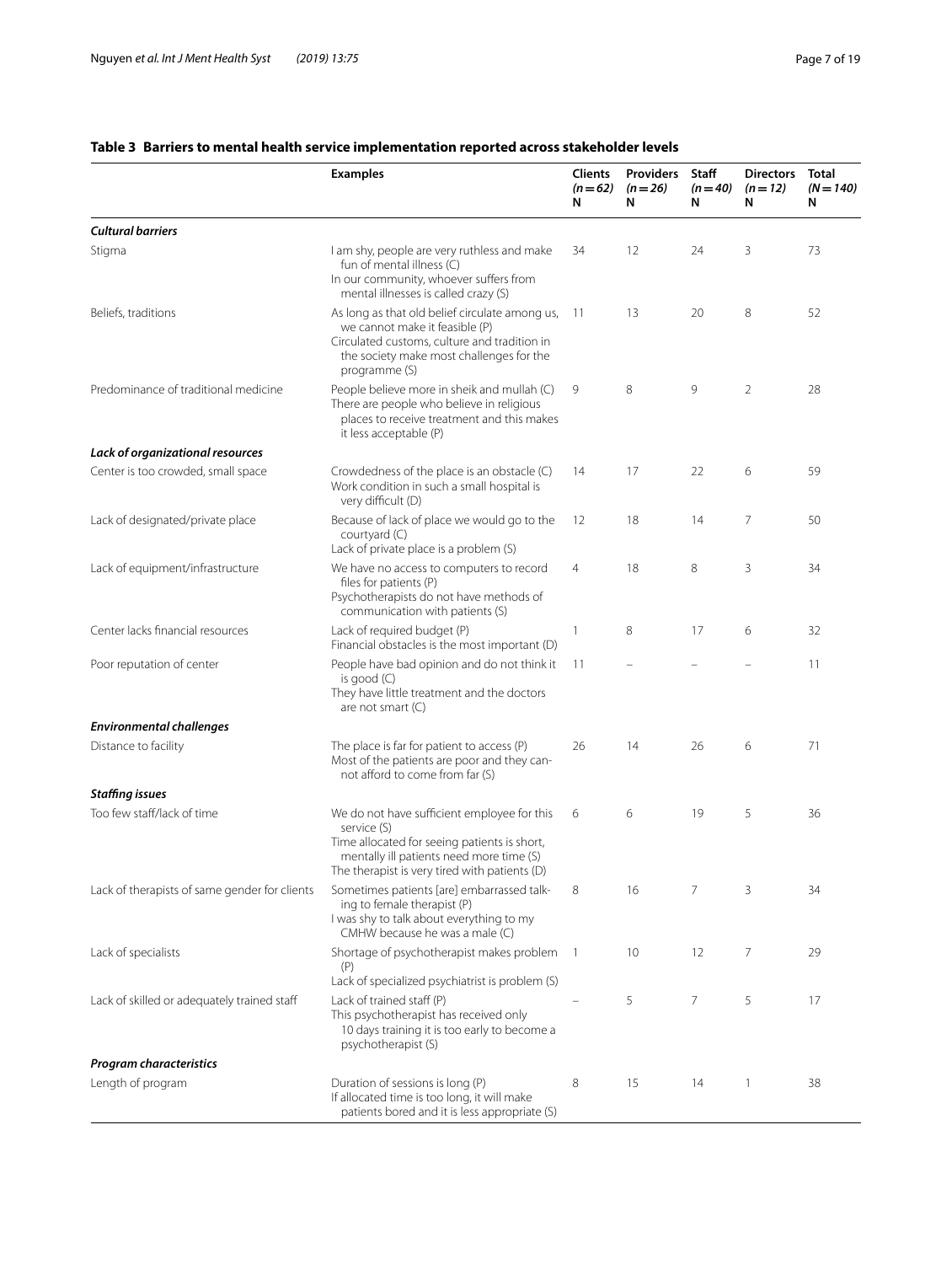## **Table 3 (continued)**

|                                    | <b>Examples</b>                                                                                                                                                                                                                          | <b>Clients</b><br>$(n=62)$<br>N | <b>Providers</b><br>$(n=26)$<br>N | Staff<br>$(n = 40)$<br>N | <b>Directors</b><br>$(n=12)$<br>N | Total<br>$(N = 140)$<br>N |
|------------------------------------|------------------------------------------------------------------------------------------------------------------------------------------------------------------------------------------------------------------------------------------|---------------------------------|-----------------------------------|--------------------------|-----------------------------------|---------------------------|
| Low client adherence, drop-out     | Patients are often find[ing] it difficult to<br>continue receiving treatment (P)<br>If patient does not apply recommenda-<br>tion and therapy perfectly, it will not be<br>appropriate (S)                                               |                                 | 6                                 | 6                        | $\overline{4}$                    | 15                        |
| Inappropriate for context/needs    | The religious aspect has not been mentioned 9<br>in this program, which is the most impor-<br>tant thing for treatment (C)<br>This programme cannot be applied in this<br>hospital (D)                                                   |                                 |                                   |                          | 2                                 | 11                        |
| No drugs                           | People are used to take drugs which means<br>people are not calm to accept this treat-<br>ment (S)<br>People mostly believe in drugs than without<br>it $(D)$                                                                            | $\mathbf{1}$                    |                                   | 7                        | $\mathbf{1}$                      | 8                         |
| Program is new, untrusted          | It is new, therefore some people do not trust<br>it $(P)$<br>Not trusting psychotherapist by the people,<br>make[s] problem (S)                                                                                                          |                                 | $\overline{4}$                    | 5                        |                                   | 8                         |
| Dislike memory recall/talk therapy | The treatment is talk and I forget talk (what<br>is said) $(C)$<br>I do not like the painful memories of this<br>program (C)                                                                                                             | 6                               |                                   |                          |                                   | 6                         |
| <b>Client logistical issues</b>    |                                                                                                                                                                                                                                          |                                 |                                   |                          |                                   |                           |
| Lack of transportation             | [No] provisions [for] transportation methods<br>for patients makes it not continue (P)<br>Transportation for patients is [a] challenge (S)                                                                                               | 13                              | 3                                 | 7                        |                                   | 22                        |
| Financial difficulties             | From financial aspect, some people would<br>like to come but they do not have access<br>to it $(C)$<br>There are patients who suffer economical<br>problems and may not be able to come for<br>treatment all the time (S)                | 5                               | 5                                 | 4                        | $\overline{1}$                    | 15                        |
| Work interference                  | My problem is my work is daily. When I come<br>here I lose it (daily wages) (C)<br>When I ask for leave, I am confronted with<br>many questions that I do not like (C)                                                                   | - 13                            |                                   |                          |                                   | 13                        |
| Childcare issues                   | My problem is I have a child and do not<br>know where to take him/her [when at<br>treatment $(C)$<br>Because I have children and cannot leave<br>them for a long time, that is my problem<br>(C)                                         | 10                              |                                   |                          |                                   | 10                        |
| Home duties                        | And sometimes I was not able to apply the<br>instructions because of domestic daily<br>work $(C)$<br>Illiterate people can't apply this program<br>because they miss their home duties (P)                                               | 2                               | 4                                 | 2                        |                                   | 8                         |
| Low mental health literacy         |                                                                                                                                                                                                                                          |                                 |                                   |                          |                                   |                           |
| Public unaware of service          | It is a hidden thing, nobody knows this treat-                                                                                                                                                                                           | -12                             | 5                                 | 19                       | 5                                 | 41                        |
|                                    | ment is available (C)<br>Lack of people[s] awareness to apply the<br>programme is a problem (S)                                                                                                                                          |                                 |                                   |                          |                                   |                           |
| I ow education                     | Lack of people's awareness (education)<br>makes them visit the center with fear (C)<br>[There is a] lack of awareness about mental<br>health problems (P)<br>People[s'] education about mental illnesses is<br>not at required level (D) | $\overline{4}$                  | 11                                | 6                        | $\overline{4}$                    | 25                        |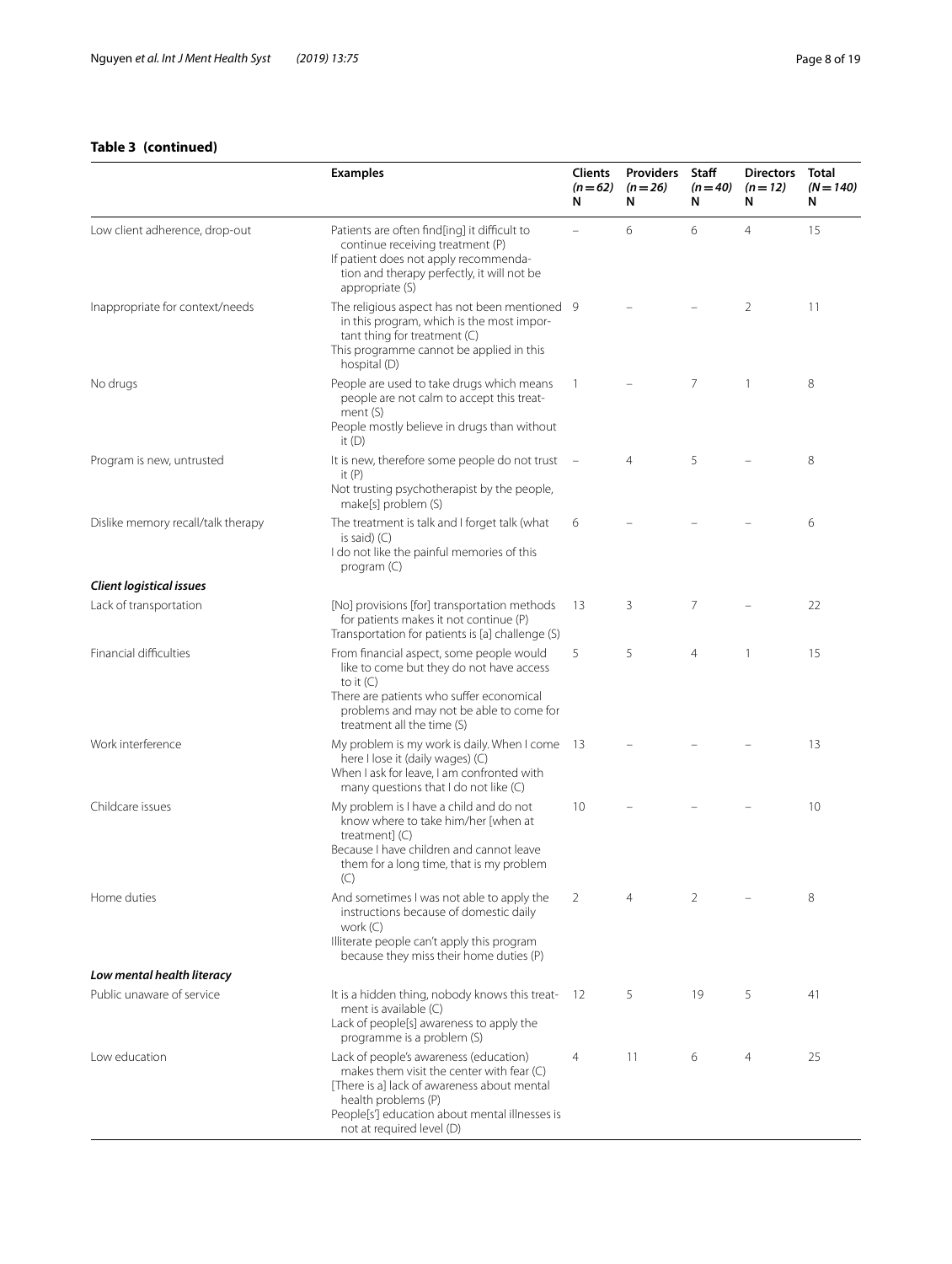#### **Table 3 (continued)**

|                                     | <b>Examples</b>                                                                                                                                                                           | <b>Clients</b><br>$(n=62)$<br>N | <b>Providers</b><br>$(n=26)$<br>N | Staff<br>$(n=40)$<br>N | <b>Directors</b><br>$(n=12)$<br>N | <b>Total</b><br>$(N = 140)$<br>N |
|-------------------------------------|-------------------------------------------------------------------------------------------------------------------------------------------------------------------------------------------|---------------------------------|-----------------------------------|------------------------|-----------------------------------|----------------------------------|
| Lack of support for the program     |                                                                                                                                                                                           |                                 |                                   |                        |                                   |                                  |
| Potential lack of external support  | If international cooperation stops, it will be<br>less sustainable (P)<br>If international support stopped it will hard<br>on the government to handle it (S)                             |                                 | 18                                | 18                     |                                   | 36                               |
| Lack of government support          | Government and concerned authorities do<br>not handle the project as their own (P)<br>The government is not taking this field into<br>consideration, it does not take it seriously<br>(S) |                                 | 6                                 | 24                     | $\mathcal{P}$                     | 34                               |
| Lack of support from colleagues     | Doctors do not help us, they do not refer<br>patients (P)<br>There are no harmony in our works (S)                                                                                        |                                 | $\overline{4}$                    | 15                     |                                   | 20                               |
| Lack of organizational support      | [There is a] lack of supervision (P)<br>Non-cooperative director is a challenge (S)                                                                                                       |                                 | $\overline{4}$                    | $\overline{2}$         |                                   | 8                                |
| Lack of support for clients         |                                                                                                                                                                                           |                                 |                                   |                        |                                   |                                  |
| Unsupportive family                 | Patients are not cooperated by their families<br>(P)<br>Sometimes my man (husband) is an obstacle<br>saying do not go to the hospital (C)                                                 | 27                              | 9                                 | 16                     | $\overline{4}$                    | 56                               |
| Unsupportive friends/other supports | My friends say this treatment is 'not serious'<br>I was afraid my friends would look at me with<br>a bad eye (think I am doing something<br>$bad)$ (C)                                    | 20                              |                                   |                        | $\mathsf{Q}$                      | 20                               |

"–" indicates response was not provided at that stakeholder level

decides whether they get mental health care (*M*=2.57, *SD*=.79). Yet a reverse-coded item asking the extent to which *other* people in their family make these decisions for them was also highly endorsed  $(M=2.02, SD=1.20)$ . All stakeholder groups identifed low service accessibility for women as particularly problematic (clients: *M*=1.94, *SD*=.81; providers: *M*=1.72, *SD*=.79; non-MH staf: *M*=1.29, *SD*=*.80*; directors: *M*=1.75, *SD*=*.62*), which may refect a shared decision-making process particularly impacting women.

#### *Need for greater organizational support for the program*

Although most employees reported supportive working relationships (including 25 providers and 37 non-MH staff), concerns about organizational climate issues were also raised; particularly a lack of support from colleagues (e.g. negative attitudes, limited teamwork). Fifteen non-MH staff (as well as four providers) mentioned these issues, describing problems with getting support and referrals, such as "doctors do not consider [the mental health program] as their duty and this is the challenge", "there are some staf who do not believe in [the mental health treatment] and do not like it", and,

"some of my colleagues ridicule [the program]". Directors appeared to be unaware of these concerns, as all reported good cooperation and none mentioned lack of support from colleagues.

In the quantitative data, issues of being overworked (a reverse-coded item) and not paid on time, respectively, were identified among providers  $(M=1.19, SD=1.02; M=1.73, SD=1.00)$ , non-MH staff  $SD = 1.00$ ), non-MH (*M*=2.08, *SD*=*.97; M*=0.91, *SD*=*1.06)*, and directors (*M*=2.08, *SD*=*1.31; M*=1.00, *SD*=*1.10)*. Providers also reported some dissatisfaction with their salary  $(M=1.85, SD=1.05)$ , while non-MH staff reported a lack of learning opportunities ( $M = 1.74$ ,  $SD = 1.12$ ) or promotion of professional growth (*M*=1.81, *SD*=*.92*). Regarding other issues impacting feasibility, non-MH staff and directors identified challenges related to budget (*M*=.53, *SD*=*.80; M*=.55, *SD*=*.82*), other resources (*M*=.91, *SD*=*.95; M*=1.18, *SD*=*.87*) and overall feasibility of mental health service integration (*M*=1.61, *SD*=*1.06; M*=1.75, *SD*=*.87*). Providers, who were asked a more specifc set of questions about service delivery, indicated poor access to technology needed to provide services  $(M=1.44, SD=1.40)$ , but less of a problem getting access to other necessary equipment such as pens and paper (*M*=2.36, *SD*=*.95*).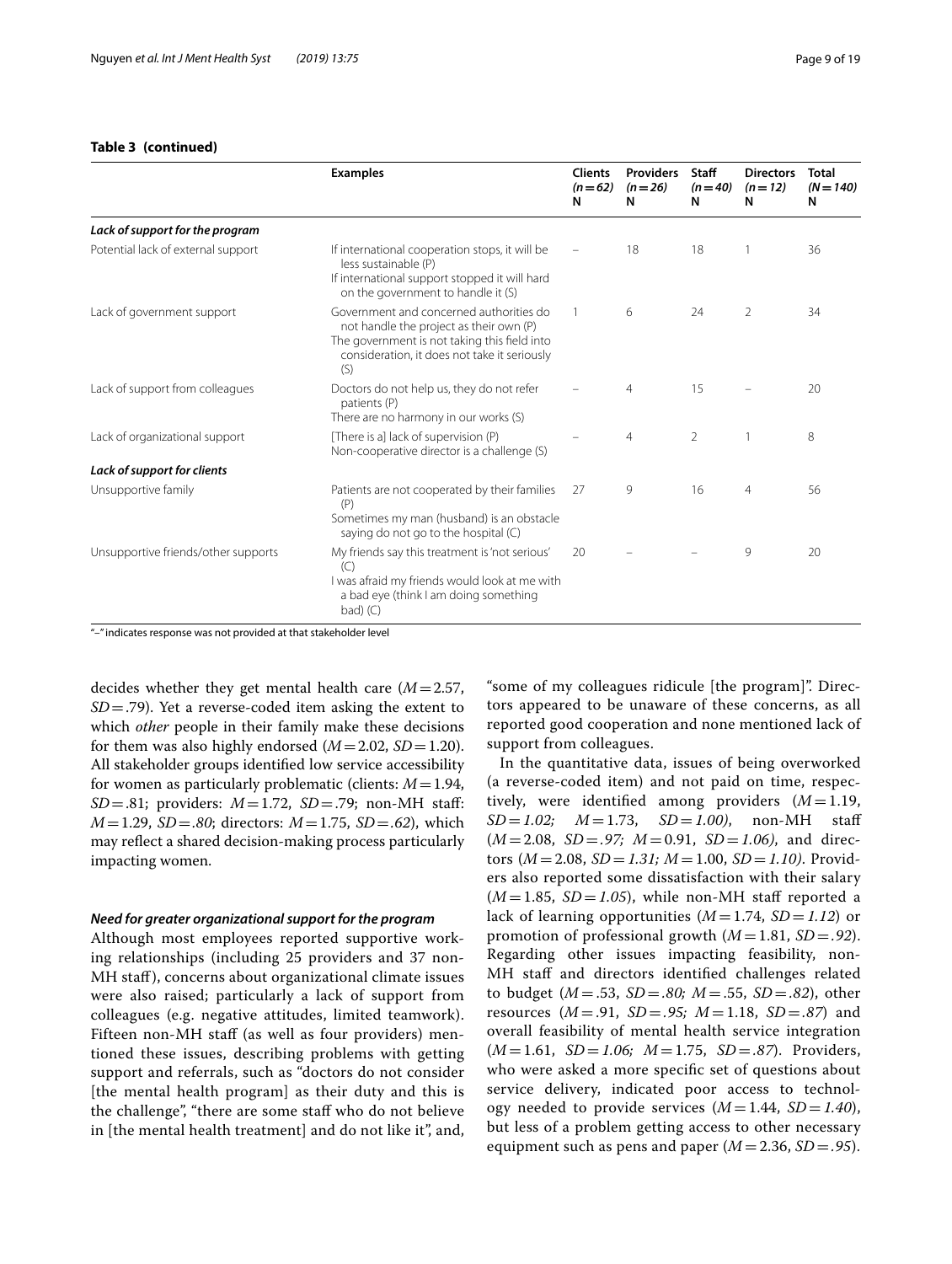## <span id="page-9-0"></span>**Table 4 Facilitators to mental health service implementation reported across stakeholder levels**

|                                          | <b>Examples</b>                                                                                                                                                                                                                                                                                                           | <b>Clients</b><br>$(n=62)$<br>N | <b>Providers</b><br>$(n = 26)$<br>N | Staff<br>$(n = 40)$<br>N | <b>Directors</b><br>$(n=12)$<br>N | Total<br>$(N = 140)$<br>N |
|------------------------------------------|---------------------------------------------------------------------------------------------------------------------------------------------------------------------------------------------------------------------------------------------------------------------------------------------------------------------------|---------------------------------|-------------------------------------|--------------------------|-----------------------------------|---------------------------|
| Positive perceptions of program          |                                                                                                                                                                                                                                                                                                                           |                                 |                                     |                          |                                   |                           |
| Program is good/people like it           | I believe it is the best psychotherapy (P)<br>People talk good about this therapy (C)                                                                                                                                                                                                                                     | 58                              | 26                                  | 40                       | 11                                | 137                       |
| Program is acceptable/agrees with values | This therapy suits my values, otherwise I<br>could not come (C)<br>It is accepted by [when] explaining the treat-<br>ment(P)                                                                                                                                                                                              | 51                              | 26                                  | 33                       | 6                                 | 116                       |
| Program is suitable/appropriate          | It suits my needs (C)<br>This treatment is suitable and blessed (D)                                                                                                                                                                                                                                                       | 47                              | 26                                  | 29                       | 11                                | 113                       |
| Program is feasible                      | It is feasible and requires no changes (P)<br>It is feasible with the current capacities (D)                                                                                                                                                                                                                              |                                 | 18                                  | 27                       | 10                                | 55                        |
| Program is accessible/is for everyone    | Everyone and [every] section of the com-<br>munity can have access to it (C)                                                                                                                                                                                                                                              | 7                               |                                     |                          |                                   | 7                         |
| Program impacts                          |                                                                                                                                                                                                                                                                                                                           |                                 |                                     |                          |                                   |                           |
| Is useful/effective                      | I had the feeling that I was getting better ses- 58<br>sion after session (C)<br>We were able to treat most of our patients'<br>problems (P)<br>Patients get rid of psychological stress and it<br>is useful for the community (D)<br>The good thing is that patients recover to<br>enjoy better normal health status (S) |                                 | 18                                  | 24                       | 5                                 | 106                       |
| Increased knowledge/MH literacy          | I learned from it that not only I am ill (C)<br>People's awareness about mental health sick-<br>nesses increased (D)                                                                                                                                                                                                      | 9                               |                                     | 15                       | $\overline{4}$                    | 28                        |
| No harmful impact                        | It does not have any bad effect for me (C)                                                                                                                                                                                                                                                                                | 27                              |                                     |                          |                                   | 27                        |
| Empowers clients                         | It enables patients to depend upon oneself<br>(P)<br>It teaches people better know their prob-<br>lems and have them solved by themselves<br>(S)<br>I have learned a lot from this treatment that I<br>can control my mental issues (C)                                                                                   | 14                              | 5                                   | $\overline{2}$           |                                   | 21                        |
| Prevents suicide                         | Previously I had suicide idea but now it is no<br>longer in my mind $(C)$<br>This treatment helps decrease the level of<br>suicide and self-burning (P)                                                                                                                                                                   | 9                               | $\mathbf{1}$                        | 5                        |                                   | 15                        |
| Gives security, comfort                  | I had the feeling that I become comfortable<br>when I come here $(C)$<br>I felt secure (C)                                                                                                                                                                                                                                | 15                              |                                     |                          |                                   | 15                        |
| Gives hope                               | I have regained hope for life (C)<br>This mental health section gave hope to<br>people, influenced them and people took<br>benefit (S)                                                                                                                                                                                    | 5                               |                                     | 3                        |                                   | 8                         |
| Program attributes                       |                                                                                                                                                                                                                                                                                                                           |                                 |                                     |                          |                                   |                           |
| Free of drugs                            | My problem was solved without taking a<br>single pill (C)<br>This treatment is better and more effective<br>than drugs (S)                                                                                                                                                                                                | 34                              | 9                                   | 18                       | 5                                 | 66                        |
| No cost                                  | The treatment was free of charge (C)<br>If treatment is free of charge, poor people<br>will take benefit from the program (S)                                                                                                                                                                                             | 29                              | 13                                  | 14                       | $\overline{4}$                    | 60                        |
| Talk-based treatment                     | I could talk out what was in my heart (C)<br>I needed someone to listen to me (C)                                                                                                                                                                                                                                         | 36                              |                                     |                          |                                   | 35                        |
| Simple/easy to follow                    | The home exercises made it easy (C)<br>We feel the programme is not difficult,<br>patients can apply there, therefore, it is<br>feasible (P)                                                                                                                                                                              | 16                              | 3                                   | $\overline{4}$           |                                   | 22                        |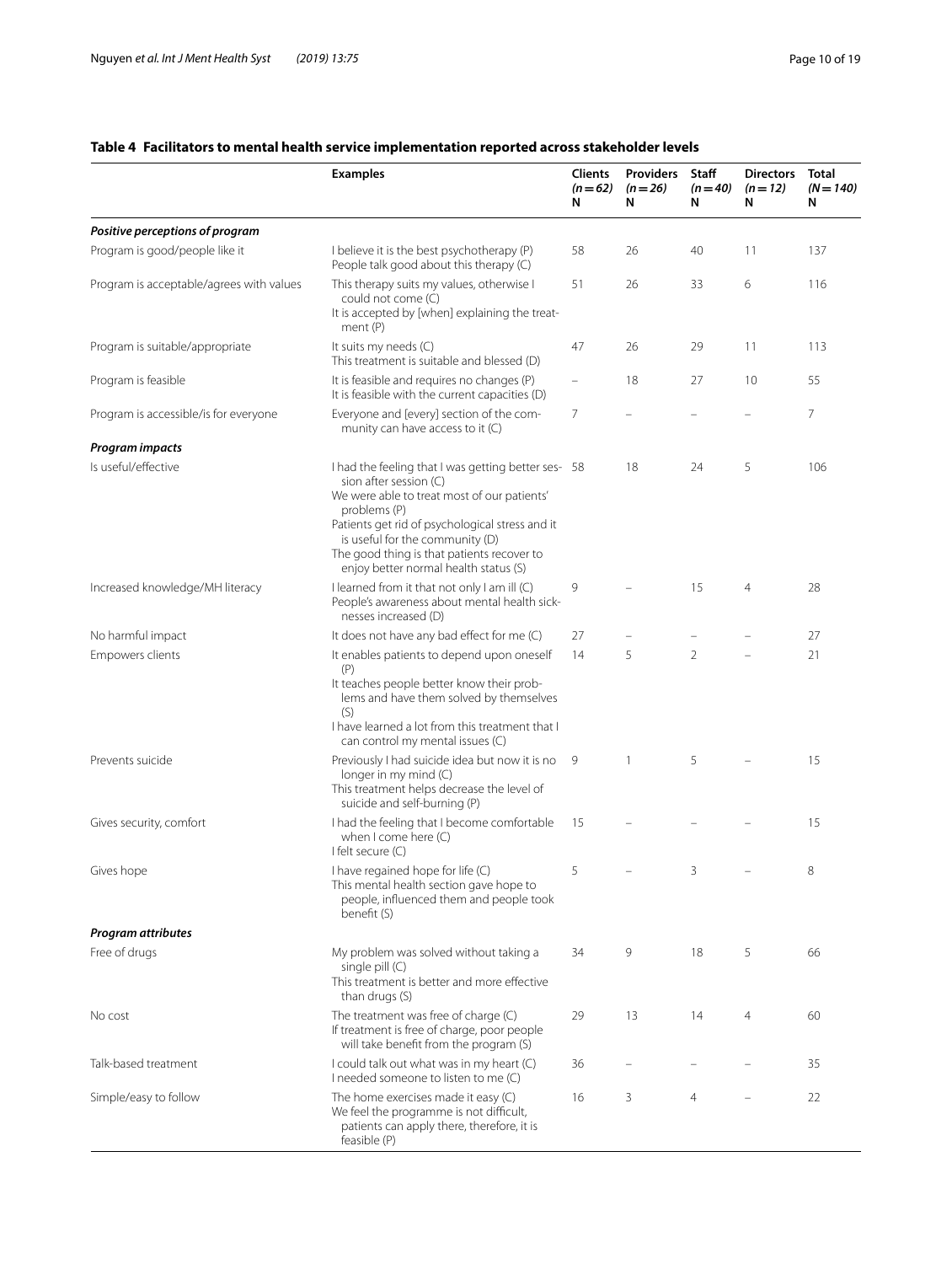## **Table 4 (continued)**

|                                       | <b>Examples</b>                                                                                                                                                                                                       | <b>Clients</b><br>$(n=62)$<br>N | <b>Providers</b><br>$(n=26)$<br>N | Staff<br>$(n = 40)$<br>N | <b>Directors</b><br>$(n=12)$<br>N | <b>Total</b><br>$(N = 140)$<br>N |
|---------------------------------------|-----------------------------------------------------------------------------------------------------------------------------------------------------------------------------------------------------------------------|---------------------------------|-----------------------------------|--------------------------|-----------------------------------|----------------------------------|
| Flexible scheduling                   | They set the appointment according to my<br>time $(C)$                                                                                                                                                                | 16                              | ÷                                 | ÷                        |                                   | 15                               |
| Protects confidentiality              | There was no name recording (C)<br>Patients' private data kept confidential by<br>us(S)                                                                                                                               | 12                              | 1                                 | 2                        | 1                                 | 15                               |
| Providers receive training            | We received good trainings (P)<br>In the university, I did not know anything,<br>but here I learned (P)                                                                                                               |                                 | 13                                |                          |                                   | 13                               |
| Step-by-step/session-based            | Weekly you sit with a CMHW for an hour or<br>two; possibly you could not do so with<br>someone else (C)<br>This program is step-by-step that is why it<br>will have effect on the patient (C)                         | 7                               |                                   |                          |                                   | 7                                |
| <b>Provider attributes</b>            |                                                                                                                                                                                                                       |                                 |                                   |                          |                                   |                                  |
| Caring/respectful                     | There is someone who listens to you and<br>trusts your decisions (C)<br>We are always ready for any patient without<br>difference (P)<br>In this treatment, patients are respected and<br>listened to (S)             | 54                              | 6                                 | 12                       |                                   | 73                               |
| Providers are capable/specialized     | The CHHW was there ready at the exact<br>time $(C)$<br>There are capable psychotherapists (D)                                                                                                                         | 13                              | 8                                 | 11                       | 3                                 | 35                               |
| Eager/motivated providers             | As a psychotherapist, I continue and never<br>quit (P)<br>Staff eagerness and loyalty for the work (D)                                                                                                                | $\overline{\phantom{0}}$        | 10                                |                          | 3                                 | 13                               |
| Service environment                   |                                                                                                                                                                                                                       |                                 |                                   |                          |                                   |                                  |
| Good facilities (large, quiet, clean) | The place was quiet (C)<br>Our building is new and large (D)                                                                                                                                                          | 35                              | 7                                 | 17                       | 3                                 | 62                               |
| Center has good reputation            | The say good things about the reputation of<br>the health center $(C)$<br>The structure of the program is robust (C)                                                                                                  | 41                              |                                   |                          |                                   | 41                               |
| Separate space/MH section             | There is a private place where I can talk (C)<br>I have my own room (P)                                                                                                                                               | 10                              | $\overline{4}$                    |                          | 3                                 | 18                               |
| Coffee/tea provided                   | They bring us water, tea and sweets (C)                                                                                                                                                                               | 12                              |                                   |                          |                                   | 13                               |
| Conveniently located                  | The place was very near for me (C)<br>In terms of location, our hospital is suitably<br>located (P)                                                                                                                   | 8                               | 1                                 | 1                        |                                   | 10                               |
| <b>Positive work environment</b>      |                                                                                                                                                                                                                       |                                 |                                   |                          |                                   |                                  |
| Good cooperation among staff          | They show readiness for giving their places<br>whenever there is patients or when I ask<br>them $(P)$<br>Staff are very cooperative to the programme<br>(S)<br>Employees enjoy a good cooperation<br>between them (D) |                                 | 25                                | 37                       | 12                                | 74                               |
| Supportive leadership                 | Supervision is at a very good level (S)<br>The director facilitating a lot of things for                                                                                                                              | $\mathbf{1}$                    | 15                                | 28                       | $\overline{4}$                    | 48                               |
| <b>Client attributes</b>              | us(P)                                                                                                                                                                                                                 |                                 |                                   |                          |                                   |                                  |
| Supportive friends/family             | My mother told me many times to use this<br>treatment to get better and this made me<br>continue (C)<br>My friends were happy that I came here (C)                                                                    | 53                              |                                   |                          |                                   | 53                               |
| Autonomy for treatment decisions      | I come to this treatment based on my deci-<br>sion(C)                                                                                                                                                                 | 50                              |                                   |                          |                                   | 50                               |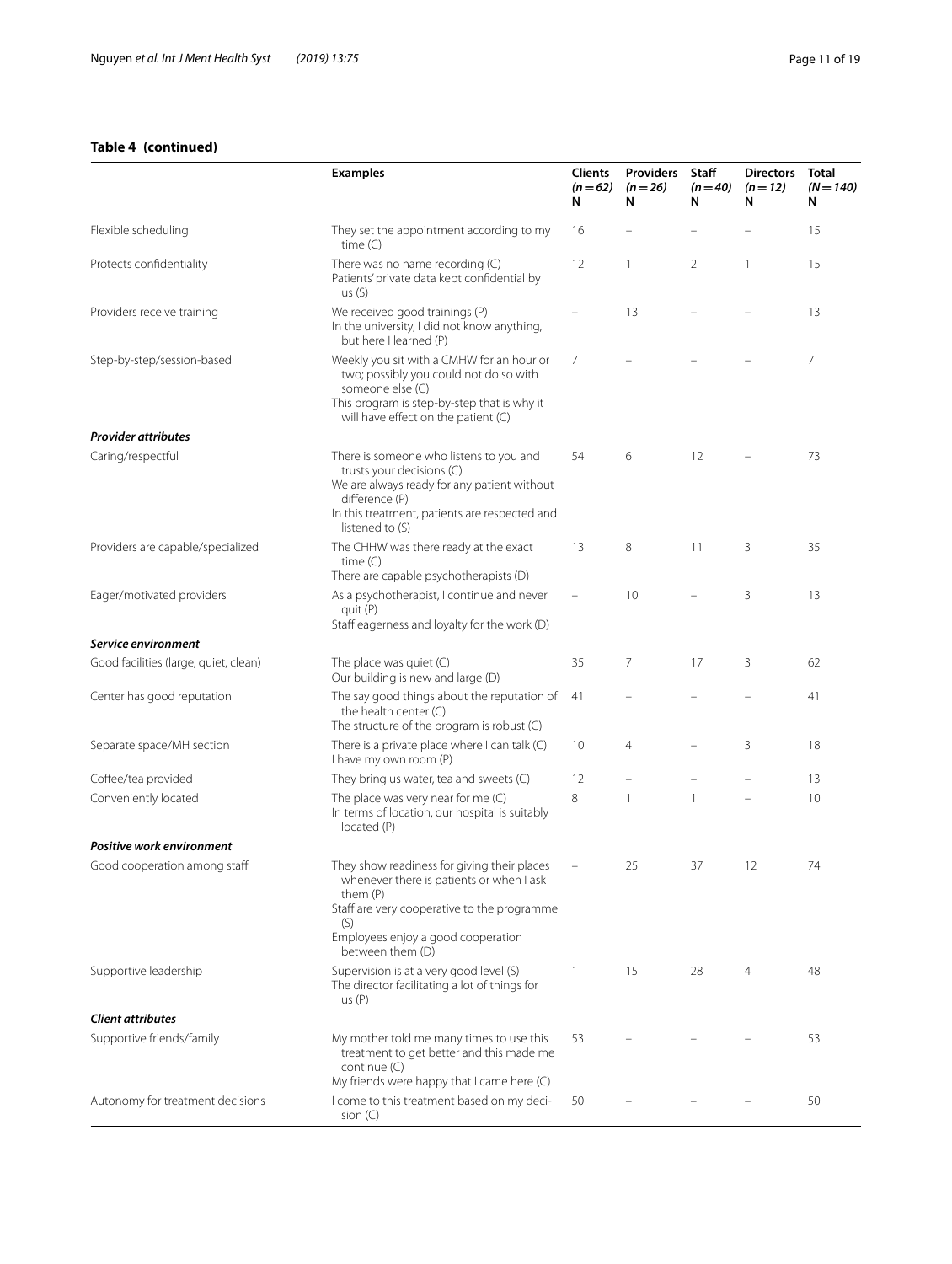#### **Table 4 (continued)**

|                                                       | <b>Examples</b>                                                                                                                                        | <b>Clients</b><br>$(n=62)$<br>N | <b>Providers</b><br>$(n=26)$<br>N | Staff<br>$(n = 40)$<br>N | <b>Directors</b><br>$(n=12)$<br>N | <b>Total</b><br>$(N = 140)$<br>N |
|-------------------------------------------------------|--------------------------------------------------------------------------------------------------------------------------------------------------------|---------------------------------|-----------------------------------|--------------------------|-----------------------------------|----------------------------------|
| Able to arrange work/schedule                         | I arrange my work ahead of time (C)<br>In my job, they give me permission [to leave]<br>anytime I want $(C)$                                           | 21                              |                                   |                          |                                   | 21                               |
| Trust for the program/CMHW                            | The CMHW can be trusted so you talk about<br>your problem with them (C)<br>Patients tell psychotherapists their stories<br>because they trust them (S) | 10 <sup>2</sup>                 | $\overline{4}$                    | 5                        |                                   | 20                               |
| Motivation/recognized need                            | I needed this treatment very much (C)<br>I wanted to get rid of my problem (C)                                                                         | 19                              |                                   |                          |                                   | 20                               |
| Sufficient time available                             | I have time to come here (C)                                                                                                                           | 12                              |                                   |                          |                                   | 13                               |
| Childcare available                                   | I take my children to my neighbors (C)                                                                                                                 | 11                              |                                   |                          |                                   | 11                               |
| Adequate program resources                            |                                                                                                                                                        |                                 |                                   |                          |                                   |                                  |
| Financial/material support for clients and<br>program | Paying the transport cost made it easy (C)<br>Help from 'material' (Financial) aspect (C)                                                              | 12                              |                                   | $\overline{4}$           |                                   | 17                               |
| Provision of incomes for staff                        | Provision of incomes make it suitable to<br>continue (S)                                                                                               |                                 |                                   | 13                       |                                   | 13                               |
| Adequate staffing/staff time                          | allocate much time for patients (P)<br>In the past, we suffered lack of doctors and<br>social workers but now we have psycho-<br>therapist (S)         |                                 | 6                                 | 3                        |                                   | 8                                |

"–" indicates response was not provided at that stakeholder level

#### *Program length could be a challenge*

Thirty-eight stakeholders raised concerns about program length; this theme was markedly higher among providers (*n*=15), who were most knowledgeable about reasons for client dropout, as well as non-MH staff  $(n=14)$ . Providers  $(n=6)$ , non-MH staff  $(n=6)$ , and directors  $(n=4)$ also described related issues of low client adherence and dropout (e.g. "parents are often find[ing] it difficult to continue receiving treatment" presumably due to childcare, transport, and other household obligations).

Clients responded positively to a quantitative item assessing the extent to which they had the necessary *time* to attend sessions (*M*=2.45, *SD*=.77), but another item assessing the difficulty they had attending weekly treatment sessions for 8–12 weeks was identifed as a potential barrier  $(M=1.14, SD=1.10$  on a reverse-scored item). Although clients did report that the services were accessible for them (*M*=2.49, *SD*=.66), all stakeholder groups identifed issues of low service accessibility among groups in the community overall (Table [2\)](#page-5-0).

## *Lack of dedicated mental health space*

Resource challenges as barriers were not unexpected, yet issues of lack of space were particularly pressing. Crowded centers were reported by nearly a quarter of clients  $(n=14)$  and over half of all other stakeholders (17) providers, 22 non-MH staf, and 6 directors), with similar numbers reporting lack of private or designated mental health space (12 clients, 18 providers, 14 non-MH staff, and 7 directors). Quantitative data also identifed lack of access to private space for client meetings as a perceived barrier by providers  $(M=1.65, SD=1.30)$ , non-MH staff (*M*=1.09, *SD*=1.20) and directors (*M*=1.33, *SD*=1.15). Qualitative descriptions of conducting sessions in a courtyard or staff giving up their offices for sessions highlight the impact of these challenges. Half of all stakeholders (16 clients, 13 providers, 33 non-MH staff and 9 directors) recommended that a designated space be made available for services. In most cases, this appeared to refer to space within primary care areas as only 15 stakeholders specifcally mentioned needing a larger mental health hospital.

#### *Insufficient staffing*

Nearly half of non-MH staff ( $n=19$ ) and directors ( $n=5$ ) described insufficient staffing to provide mental health services in primary care; in contrast, only six providers mentioned the same. This same trend is observed in the quantitative data, where non-MH staff and directors primarily identified issues of sufficiency of counselors (non-MH staf: *M*=1.53, *SD*=*.93;* directors: *M*=1.83, *SD*=.94) and counselor time (non-MH staff:  $M=1.86$ , *SD*=*1.06;* directors: *M*=1.92, *SD*=1.00), whereas counselors reported having enough time to provide mental health services  $(M=2.35, SD=.69)$ . All three of these stakeholder groups also described a lack of providers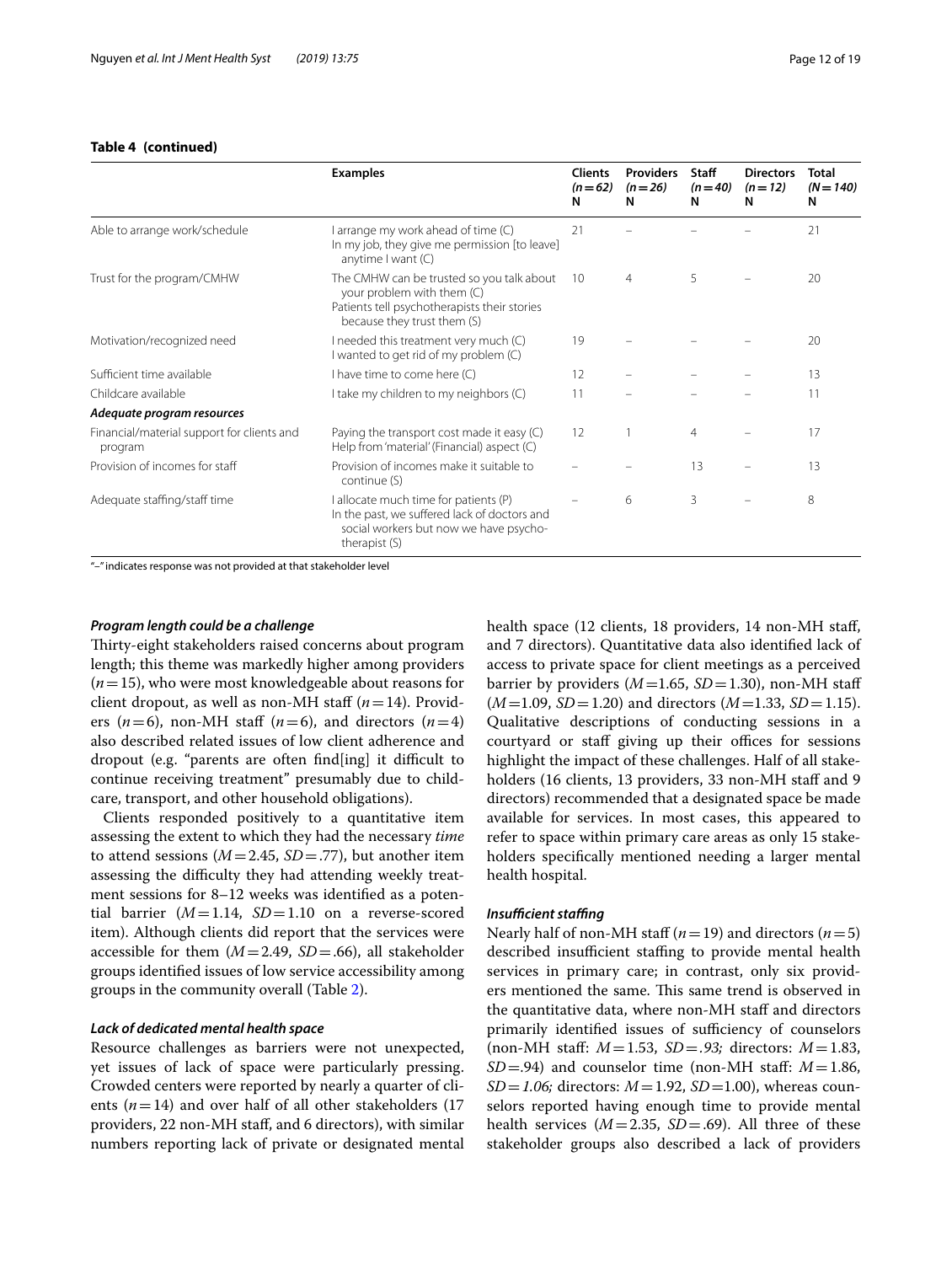#### **Examples Clients** *(n***=***62)* **N Providers** *(n***=***26)* **N Staf**  $(n = 40)$ **N Directors** *(n***=***12)* **N Total** *(N***=***140)* **N** *Change/improve facilities* Designated space for services A private place should be allocated for mental health sections (S) A special (private) place be allocated for the CMHW (C) 16 13 33 9 71 Larger center **A** larger mental health hospital should be available (P) We need a large hospital to be built for us (D) 6 5 3 2 15 Beautify facilities The place [should] be in a garden surrounded by green areas (C) A library to be available in the center (C) 5 – 1 – 6 *Stafng changes* Increased specialist/trained staff More expert psychotherapist and staff should be employed (S) Provision of smart and trained psychotherapist (D) 9 16 25 3 53 Increase staff numbers More staff should be employed in this centre (S) Provide better number of doctors and staff (D) 3 4 21 8 36 Providers of matched gender Both gender staff should be available in mental health section (S) More CMHW be available of both genders (C) 6 8 11 4 29 Protected time for providing services No other jobs imposed on psychotherapists but the service only (P) Staff should carry out only this task in the hospital, not do any other tasks (S) – 6 3 – 8 *Raise awareness* Mental health literacy Media methods like TV, radio and newspapers should play their role on circulating awareness on mental health and this programme as well (P) To publicize more information about mental illnesses (D) – 19 29 10 57 Educate about program This treatment become known through media (C) 9 This service should be introduced through media methods, symposiums and seminars (S) 9 14 8 2 34 *Increase support for program* Increase government support Government and concerned authorities should take mental health more seriously (P) The government have to have a special plan for paying more attention to this program (C) 3 23 29 6 62 Financial/material support Government and ministry to provide financial and moral support (P) If the government provide transportation means it will make the programme continue (S) – 13 24 5 42 Formal recognition/integration Government should recognize it formally (P) This programme to be included within ministry structure (D) – 13 17 5 35 *Expand services* To all regions/centers **Now it is only available in one area I wish it was** available in districts and sub-districts (C) More centres should be established for those who live far away (S) 19 6 17 1 43 Mobile teams Mobile team to be available to visit remote areas (P) Mobile psychotherapist teams should visit patients in their homes (S) 2 3 13 3 21 Embed in schools/offices Psychotherapist to be employed in schools (P) If they put CMHW in the schools it would make it easy (C) 1 1 3 1 6

#### <span id="page-12-0"></span>**Table 5 Suggestions to improve mental health service delivery reported across stakeholder levels**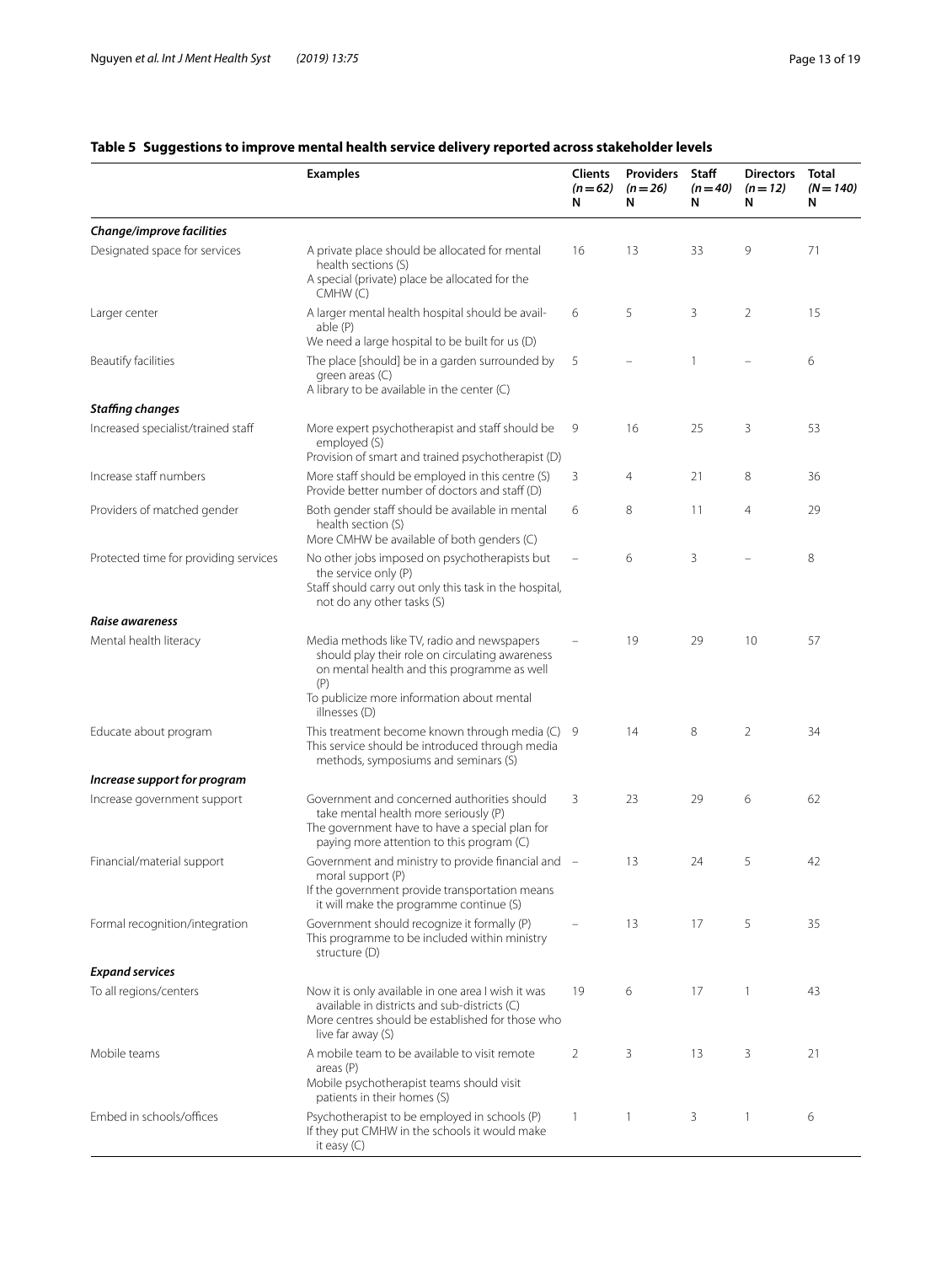#### **Table 5 (continued)**

|                                       | <b>Examples</b>                                                                                                                                                                          | <b>Clients</b><br>$(n=62)$<br>N | <b>Providers</b><br>$(n=26)$<br>N | Staff<br>$(n = 40)$<br>N | <b>Directors</b><br>$(n=12)$<br>N | <b>Total</b><br>$(N = 140)$<br>N |
|---------------------------------------|------------------------------------------------------------------------------------------------------------------------------------------------------------------------------------------|---------------------------------|-----------------------------------|--------------------------|-----------------------------------|----------------------------------|
| Program changes                       |                                                                                                                                                                                          |                                 |                                   |                          |                                   |                                  |
| Involve family                        | Family of patient should be talked with to support -<br>and cooperate the patient (S)<br>If possible, patients' families to participate in this<br>treatment (P)                         |                                 | 5                                 | 5                        |                                   | 10                               |
| Adapt for illiterate clients          | It is better to make a CD version for illiterate<br>people (C)<br>I prefer that the program use colors for illiterate<br>people; for example, for something bad use a<br>black color (C) | 9                               |                                   |                          |                                   | 8                                |
| Treat patients carefully/with respect | Patients should be treated with respect (S)                                                                                                                                              |                                 |                                   | 8                        |                                   | 8                                |
| Decrease sessions/time                | Lessening the sessions (P)<br>The sessions be reduced because it is difficult that<br>the patient comes every week (C)                                                                   | 5                               | $\mathfrak{D}$                    | 1                        |                                   | 8                                |
| Encourage client adherence            | It should be clear for the patient that the pro-<br>gramme takes long time (S)<br>In the beginning the programme should be<br>explained for the patient (S)                              |                                 |                                   | 6                        |                                   | 6                                |
| <b>Financial supports</b>             |                                                                                                                                                                                          |                                 |                                   |                          |                                   |                                  |
| Allocate budget/resources for program | Budgets should be allocated for the programme<br>(S)<br>Money, staff, place, required equipment and trans-<br>portation methods make continuity (D)                                      |                                 | 19                                | 20                       | 7                                 | 46                               |
| Accommodations for staff              | Transportation and communication methods<br>should provide for psychotherapists (S)                                                                                                      |                                 |                                   | 9                        |                                   | 8                                |
| Financial support                     | Attempt to provide financial facilitation for<br>patients (P)<br>Financial support should be provided for patients<br>(S)                                                                | 4                               | 6                                 | 5                        | 4                                 | 20                               |
| Transportation support                | Provide transportation fees for patients (P)<br>It is necessary that means of transport be<br>arranged for patients (C)                                                                  | 5                               | 5                                 | 8                        | $\mathbf{1}$                      | 20                               |
| <b>Training</b>                       |                                                                                                                                                                                          |                                 |                                   |                          |                                   |                                  |
| Provide trainings on the intervention | CETA to be inserted into college studies (P)<br>More training courses should be arranged for the<br>staff $(S)$                                                                          | 3                               | 14                                | 13                       | $\overline{2}$                    | 32                               |

"–"indicates response was not provided at that stakeholder level

of matched gender for clients  $(n=26)$ , lack of sufficient specialist providers such as psychiatrists (when referrals were needed) (*n*=29) and a shortage of other skilled or adequately trained staff  $(n=17)$ . In comparison, only a small minority of clients mentioned staffing concerns (6 relating to shortages, 8 relating to matched gender concerns).

*Perceived lack of government support for the program* was a prominent concern in the qualitative data, primarily among non-MH staff  $(n=24)$ . Some stakeholders expressed concerns that, without international support, the program would not continue (18 providers, 18 non-MH staf). In the quantitative data, these groups indicated a lack of government support for the program (providers: *M*=1.27, *SD*=1.03, non-MH staf: *M*=1.22, *SD*=*.75*; directors: *M*=1.64, *SD*=*.67*), although they appeared to remain hopeful that the program would continue after external support ended (providers: *M*=2.31, *SD*=1.09, non-MH staf: *M*=2.60, *SD*=*1.17*; directors: *M*=2.92, *SD*=*1.0*). Qualitative suggestions highlighted a need for greater fnancial support (13 providers, 24 non-MH staf, and 5 directors), a desire for the government to formally recognize and integrate the service (13 providers, 17 non-MH staf, and 5 directors), as well as general statements that the government should take mental health concerns seriously (23 providers, 29 non-MH staff, and 6 directors).

Other fndings refect challenges that are well documented in existing literature [\[28–](#page-17-26)[32\]](#page-17-27) and so are described here only briefly. These included barriers such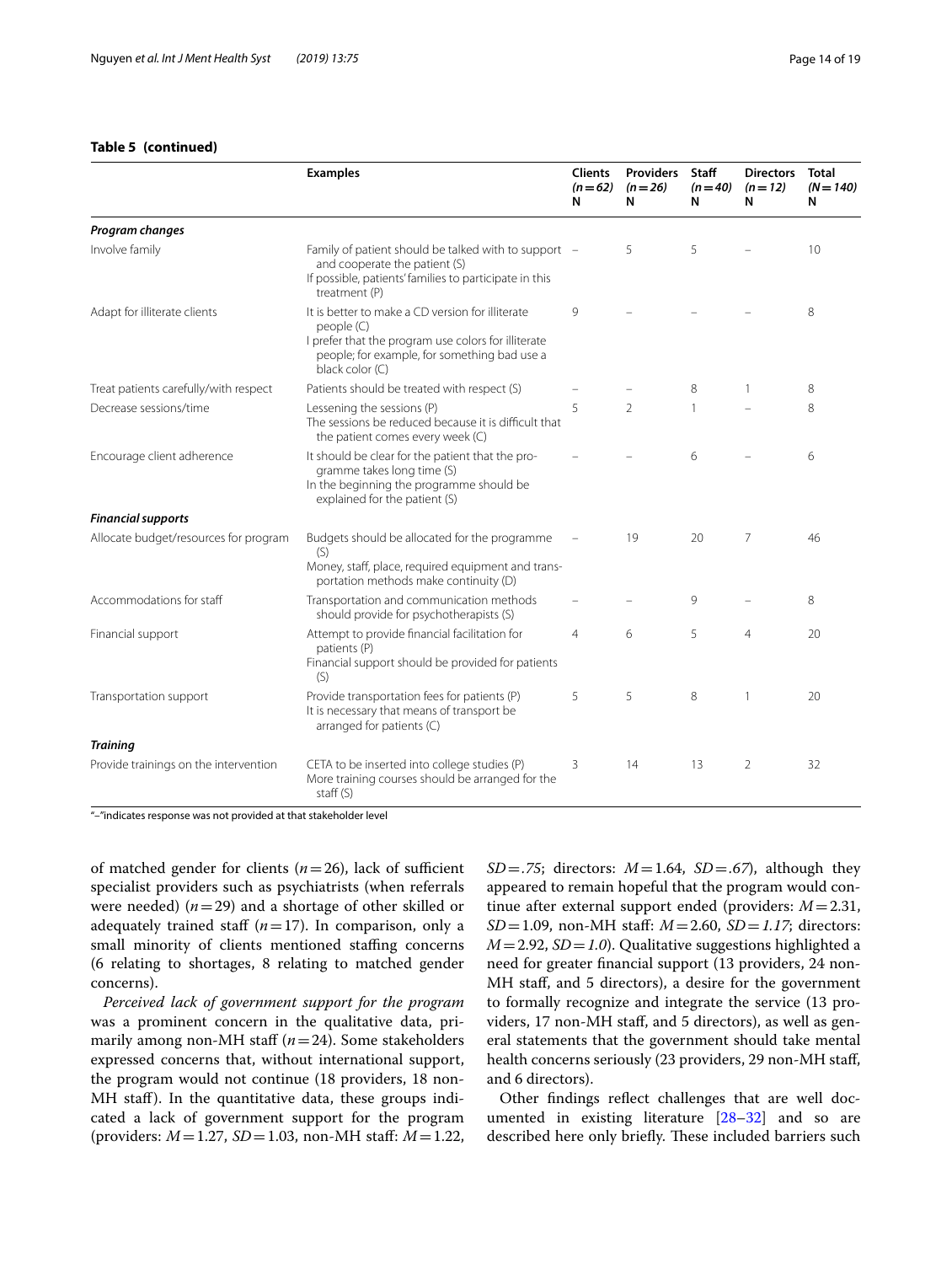as (1) stigma, beliefs or traditions, and predominance of traditional medicine (i.e. seeking treatment outside the health system); (2) gender mismatch between client and provider; (3) low mental health literacy; (4) lack of budget and other resources and/or dedication to mental health; (5) distance and lack of services in rural areas; and (6) client logistical issues (e.g., transportation, fnances, other responsibilities, childcare). These barriers were consistent across both the qualitative and quantitative data. Recommendations included television or radio campaigns, service expansion (to rural areas, or mobile clinics), improving facilities and providing additional CETA trainings. Recognized facilitators included: (1) general positive perceptions of the program such that it was a "good" ft with values or culture and was suitable or appropriate; (2) providers who were perceived as respectful, caring and capable; (3) service environments that had good facilities (large, quiet, clean) or a convenient location; (4) work environment characteristics such as good cooperation, supportive leadership; and having adequate program resources; and (5) the program was free of cost and medications, simple to follow, had a good reputation and ofered fexible scheduling. Some clients also described support provided by the clinic (e.g. transportation funds) that enabled them to attend treatment.

#### **Discussion**

This mixed methods study is unique in its inclusion of four distinct stakeholder perspectives on integration of evidence-based mental health services in 12 primary care clinics in Northern Iraq. The ultimate aim of this study was to gain information on building sustainable, integrated mental health programs, requiring that we obtain input from a wide range of stakeholders. In particular, when integrating mental health into non-mental health programs, it became clear that the views of non-mental health stakeholders, such as others in the organization not engaged in the delivery of mental health services, were critical to understand. In particular, comparing perspectives across mental health providers, non-MH staf and directors allowed us to identify both issues of broad consensus (e.g. generally positive perceptions of the program's acceptability and efectiveness, concerns about lack of government support, concerns about space), as well as critical areas of divergence in perspectives that illustrate challenges in service integration. These findings, some of which were quite unexpected, highlight the importance that service providers carry out these sorts of stakeholder engagement efforts when seeking to integrate services in order to develop an integrated service that is feasibly implemented and sustainable [\[8](#page-17-7), [33\]](#page-17-28).

Non-MH staf—who were generally supportive and reported an overall positive working environment—described an added burden of the program in terms of time, task allocation, and space/resource constraints that disproportionally impacted them. Some directors appeared to have limited awareness of these issues, highlighting a common disconnect between management and staff which is a well-recognized focus in implementation literature [\[34](#page-17-29)[–36](#page-18-0)]. Providers, who also appeared to have a generally positive view of service integration, did not appear to fully understand the potential added burden on their colleagues. On the other hand, provider perspectives were key to understand probable challenges faced by clients who did not complete services and whose voices were therefore underrepresented in our study; it was in these provider interviews that issues of acceptability and feasibility arose, particularly in terms of gender issues and program length. From those clients who we *were* able to interview, most of whom successfully completed the program, feedback suggested that the program was viewed quite favorably, with primary concerns being about low accessibility, logistical challenges to attending sessions, and need for family support. The value of each of these perspectives supports including multiple stakeholder groups in future research to evaluate integration efforts.

Many of the themes we identifed are interrelated and, taken together, provide valuable lessons for integration of mental health into non-mental health sectors. For example, CETA, like many other outpatient mental health programs, is an 8–12 week, talk-based intervention; barriers included providers in primary care settings ability to deliver multiple sessions, space and resources at non-mental health service centers, and client's lack of support from friends and family. This study suggests that integration in primary care settings with health workers presents challenges of balancing tasks and that multiple visits as a standard treatment approach could be foreign and difficult to fit in with other tasks. In this setting, most of the community health workers were used to job tasks that were one-of such as vaccinations or running a health test. This suggests that future projects may benefit from assessing job descriptions of potential mental health providers, and consider utilizing non-mental health settings but dedicated mental health providers that do not need to balance their tasks. Specifcally, we recommend clearer delineation between tasks, and either designating identified staff as mental health providers full time, or otherwise designating certain days or times per week that are set and therefore enable planned shifts in other human resources to accommodate their time (see, for example: [\[37](#page-18-1)]). Integration within these primary health clinics also raised signifcant issues around resource allocation for mental health versus non-mental health services—and likely interacts with the perceived lack of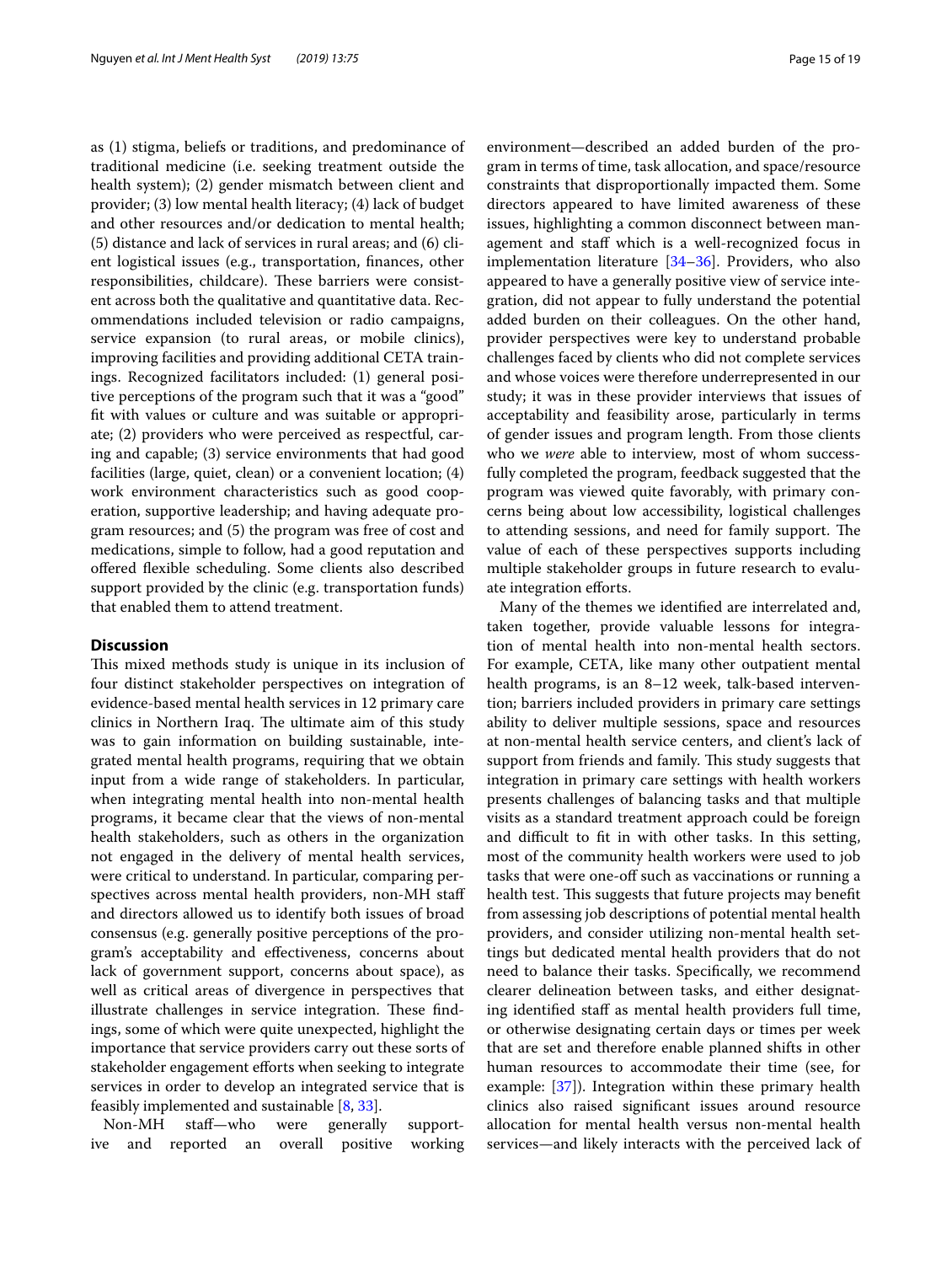organizational support some providers reported. This is consistent with fndings from elsewhere that report similar challenges and suggest acceptability of task-sharing in mental health services is contingent on availability of increases in human and other resources, supervision supports, training, and compensation [\[38](#page-18-2), [39](#page-18-3)]. It will be helpful in the future to discuss resource allocation when integrating mental health with non-mental health programming, including specifc plans for designated spaces for service provision, and include communication of this plan across all stakeholder levels. Some clients reported a need to attend services in secret. It is possible that in these cases, integrating mental health services within primary care facilities in order to 'mask' participation may facilitate these clients' ability to receive mental health care. This is consistent with findings from the US that patients endorsing higher preference for integrated primary care also report higher stigma [[40\]](#page-18-4). Likewise, arguments in support of integrated models highlight the potential for increased access, patient-centered care, and reduced stigma [[8\]](#page-17-7).

CETA service implementation took place in collaboration with the MoH-run clinics, yet there remained signifcant lack of general awareness regarding the intervention reported by all stakeholders and concern among provider, non-MH staff and directors about a lack of support and formal recognition from the government. While non-MH staff and directors were largely supportive of the program, providers reported that some colleagues held negative views of the program or of mental health more generally suggests that mental health stigma also exists in the healthcare environment and among healthcare providers, which is a challenge not unique to LMIC  $[41, 6]$  $[41, 6]$ [42\]](#page-18-6). Some of the suggestions from staff about modifying the program—for example, to include psychoeducation and engage family members when feasible—describe existing program elements, refecting a potential lack of knowledge about treatment components or that the current content is insufficient. While there was meant to be a basic orientation among clinic staf and directors about the intervention, in future initiatives a more intentional and multi-tiered information and stakeholder engagement campaign or more collaborative care model may be warranted to overcome these challenges and streamline performance of the health system as a whole  $[43, 44]$  $[43, 44]$  $[43, 44]$  $[43, 44]$ . The lack of general awareness and formal recognition by the government are both likely to be signifcant barriers to sustainability; parallel efforts to expand and professionalize mental health service delivery, such as by integrating mental health care into university training programs are also recommended [\[45,](#page-18-9) [46](#page-18-10)]. Other studies utilizing similar task-shifting approaches, noted similar concerns of sustainability and good governance [[47\]](#page-18-11), as well as risk that a lack of publicity related to task-shifting programs could result in misconceptions within the health system [[48\]](#page-18-12). Use of media and community outreach activities were frequently suggested by stakeholders as a promising approach to increase mental health literacy more generally as well as knowledge about and visibility of the program.

The integration of mental health services into primary healthcare clearly presented human resource challenges. Providers ranged from those who were dedicated mental health providers to those who took on a mental health role in addition to continuing other types of duties (nursing, pharmacy staf, etc.). Although providers' workloads were meant to shift to accommodate their new roles, there were issues with both number of providers and availability of sufficient time for service provision, as well as concerns about salary commensurate with the current workload, refecting similar concerns reported elsewhere [[39,](#page-18-3) [48\]](#page-18-12). Task-shifting likely also required other non-MH staff to take on more work, perhaps contributing to their more critical view of the service. On the other hand, support was described as present from some staf; for example, in some cases staff gave up their own office to the CMHW to allow for privacy for a client. The necessity for social support and supervision within the workforce has been noted for mental health task sharing programs [[39](#page-18-3), [49\]](#page-18-13). There was recognition from all levels for the need to adjust, which may suggest that the communication and problem-solving around integration needs more focused attention. A 2013 systematic review highlighted the need for regular communication within the workforce, noting that critical views of co-workers regarding taskshifting programs was often due to lack of awareness or unclear role delegations [\[50\]](#page-18-14). While ongoing supervision is already recommended for building clinical competencies [[13\]](#page-17-11), our experience supports the need for additional supervision focused on these organizational aspects of service integration.

This implementation period coincided with increased instability in the Kurdistan region due to an economic crisis and escalating confict with the Islamic State (ISIS). Two providers stopped providing CETA services so that they could go support medical facilities serving wounded soldiers. Gas prices escalated sharply, increasing the burden to clients attempting to seek treatment. Clients in some areas may have been less likely to continue treatment due to security concerns. Additionally, the holy and fasting month of Ramadan fell in July, where daily high temperatures regularly exceed 40 °C, leading to a decreased in clinical activity. These are all factors that may have exacerbated typical barriers to service uptake and delivery, and may have also infuenced study fndings. For example, given the MoH involvement in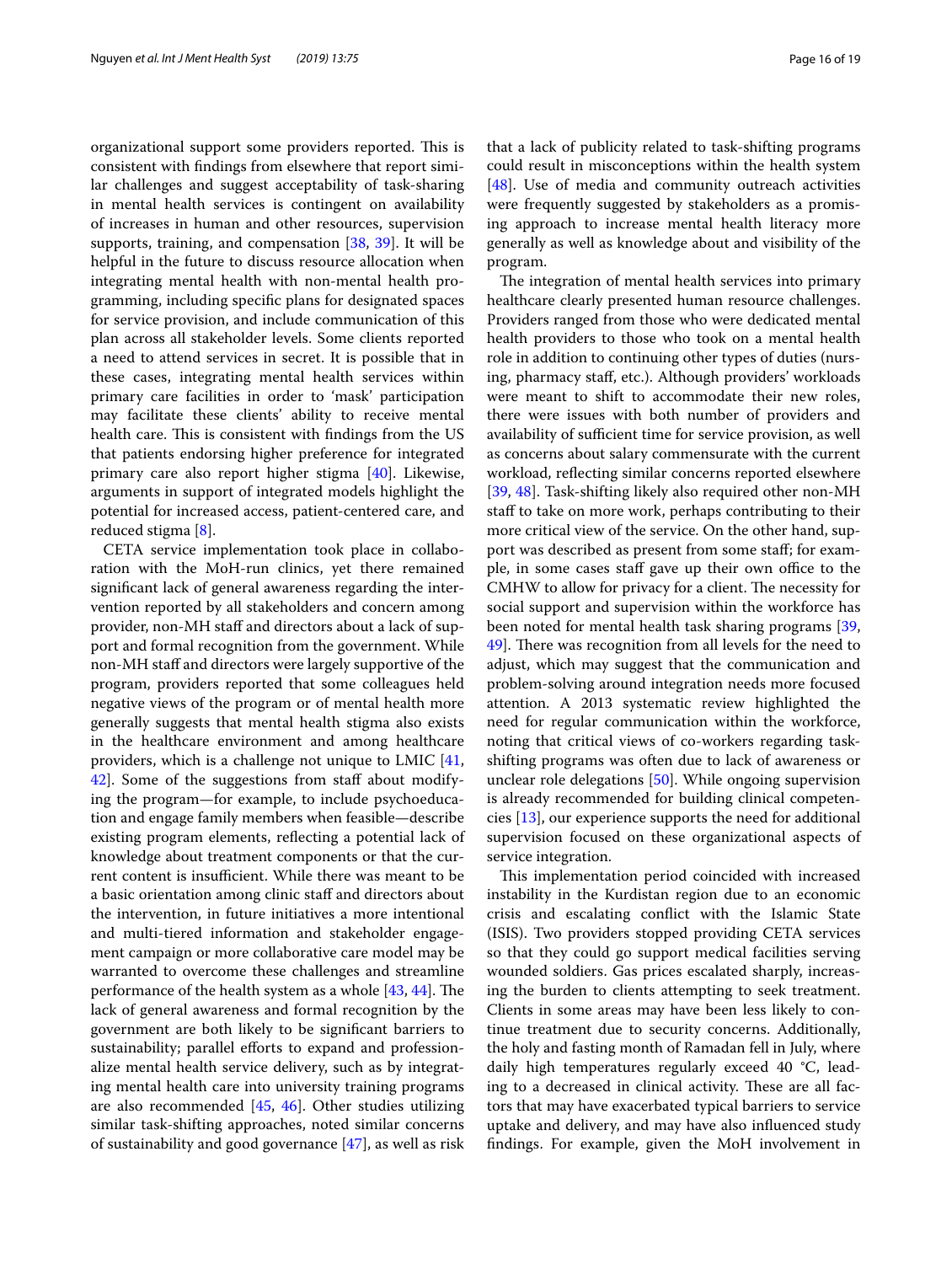planning and supporting this initiative, the overwhelming lack of stakeholder confdence in MoH support was unexpected, but may refect shifting MoH priorities over this timeframe to respond to the unfolding events. Historic and current political conficts have been recognized as eroding stakeholder confdence and uptake of mental health initiatives elsewhere [[38](#page-18-2)].

#### **Strengths and limitations**

Beyond fve clients, we were unsuccessful in engaging with potential clients who chose not to receive services; theirs' is a critical and missing voice in this study. Even among those who initiated, our use of a convenience sample resulted in a client sample that is biased toward those who adhered to, and mostly completed, services. Convenience sampling at the non-MH staff level may have also introduced some bias, and is a limitation. We were, however, able to incorporate the perspectives of all providers and of two additional types of stakeholders, non-MH staff and directors, who often are not represented. Providers were able to share insights about why clients dropped out of treatment, but their insights cannot be presumed to extend to those potential clients who never initiated services.

This study also leveraged quantitative data on implementation science instruments which, to date were translated, back translated and examined for psychometric properties, yet not formally validated. To accommodate this limitation, we conducted extensive qualitative interviews, which ultimately strengthened our ability to provide a mixed-methods analysis of results. We also analyzed quantitative data at the individual item level rather than using scale scores, which reduces the psychometric complexity of the data. The clear consistency between qualitative and quantitative responses supports the integrity of the fndings presented here. Perhaps due to the volume, our qualitative interviews often did not probe enough to answer all the questions that the current fndings raise, leaving hints but many remaining knowledge gaps ripe for further study.

Finally, this study was only conducted among a sample of clinics in one region of Iraq, and as noted above, during a period of time in which this region was exposed to a rapidly changing security and political context. Given these contextual challenges, fndings should not be presumed to generalize to other parts of Iraq or to other countries.

#### **Conclusion**

Using a mixed-methods approach to study the integration of an evidence-based, mental health approach (CETA) into primary care clinics in Northern Iraq, we found that perceptions of the program were generally positive, but that challenges remain in terms of how best to integrate the program into primary care. Numerous insightful barriers, facilitators and suggestions to implementation were provided across the four stakeholder levels. Implementation evaluations in LMIC have rarely included the perspectives of nonmental health staff working in the clinics in which services were integrated; our study illustrates the beneft of taking a broader approach. In this study, providers reported generally positive integration efforts but some unsupportive colleagues, whereas non-MH staf although largely supportive of the program—did report negative impacts on their working environment beyond what providers seemed to recognize. Directors often appeared unaware of these tensions. Clients, however, reported many positive benefts of the program, some beyond those the program was designed to address. This type of study will be increasingly necessary to overcome challenges that have been encountered in the integration of mental health services into other service platforms in LMIC and start to design implementation strategies to better roll-out integration efforts  $[8, 51, 51]$  $[8, 51, 51]$  $[8, 51, 51]$  $[8, 51, 51]$ [52\]](#page-18-16).

#### **Supplementary information**

**Supplementary information** accompanies this paper at [https://doi.](https://doi.org/10.1186/s13033-019-0330-7) [org/10.1186/s13033-019-0330-7.](https://doi.org/10.1186/s13033-019-0330-7)

<span id="page-16-0"></span>**Additional fle 1.** Sample quantitative questionnaire.

<span id="page-16-1"></span>**Additional fle 2.** Sample qualitative interview guide.

#### **Acknowledgements**

The authors would like to thank our collaborating partner organizations, WCHAN Trauma Rehabilitation and Training Centre and Heartland Alliance International. In addition, we would like to thank all the interviewers, counselors, supervisors and program staff who worked on this study.

#### **Authors' contributions**

AJN, LM, AA, EH, CL, and PB collaborated on study design and implementation (training, instrument development, data collection and management). AA directly oversaw data collection in close consultation with AJN, LM, and PB. NR, AA, AJN, and PB led data analysis. AJN and NR drafted the manuscript, and all authors contributed substantial revisions. All authors read and approved the fnal manuscript.

#### **Funding**

This study was solely funded by the USAID Victims of Torture Fund (VOT) under Grant #101978. USAID/VOT was not involved in the design and conduct of the study; collection, management, analysis, and interpretation of the data; or preparation, review, or approval of the manuscript.

#### **Availability of data and materials**

The datasets used and analyzed during the current study are available from the corresponding author on reasonable request.

#### **Ethics approval and consent to participate**

All participants provided informed oral consent for participation in this study. The study was reviewed and approved by the Institutional Review Board at the Johns Hopkins Bloomberg School of Public Health (IRB00005286) and the Ethics Committee at the University of Sulimaniyah.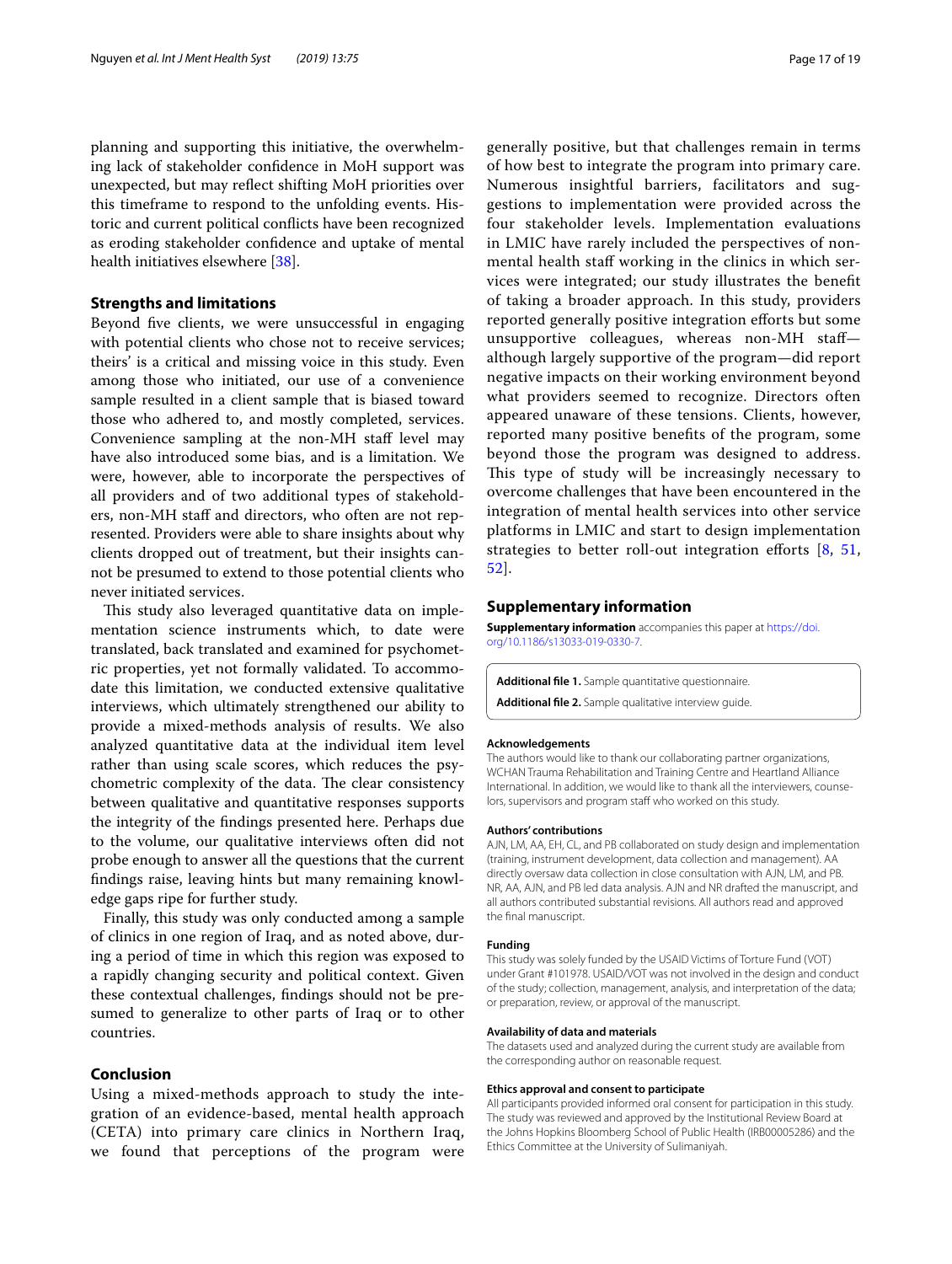#### **Consent for publication**

Not applicable.

#### **Competing interests**

The authors declare that they have no competing interests.

#### **Author details**

<sup>1</sup> Youth-Nex and the Department of Human Services, Curry School of Education and Human Development, University of Virginia, Charlottesville, VA 22904, USA. <sup>2</sup> Division of Pulmonary and Critical Care, Johns Hopkins University School of Medicine, Baltimore, MD 21205, USA.<sup>3</sup> Department of Mental Health, Johns Hopkins Bloomberg School of Public Health, Baltimore, MD 21205, USA. 4 Wchan Organization for Victims of Human Rights Violations & Sulaimani Polytechnic University–Technical College of Health, Sulaymaniyah, Iraq. 5 Department of International Health, Johns Hopkins Bloomberg School of Public Health, Baltimore, MD 21205, USA.

## Received: 26 August 2019 Accepted: 14 December 2019

#### **References**

- <span id="page-17-0"></span>1. Bolton P, Michalopoulos L, Ahmed AMA, Murray LK, Bass J. The mental health and psychosocial problems of survivors of torture and genocide in Kurdistan, Northern Iraq: a brief qualitative study. Torture. 2013;23(1):1–14.
- <span id="page-17-1"></span>2. Alhasnawi S, Sadik S, Rasheed M, Baban A, Al-Alak MM, Othman AY, et al. The prevalence and correlates of DSM-IV disorders in the Iraq Mental Health Survey (IMHS). World Psychiatry. 2009;8(2):97–109.
- <span id="page-17-2"></span>Sadik S, Abdulrahman S, Bradley M, Jenkins R. Integrating mental health into primary health care in Iraq. Ment Health Fam Med. 2011;8(1):39–49.
- <span id="page-17-3"></span>4. Bolton P. Mental health in Iraq: issues and challenges. Lancet. 2013;381(9870):879–81.
- <span id="page-17-4"></span>5. WHO. Mental health system strengthened in Iraq. Geneva: WHO; 2014. [http://www.who.int/hac/crises/irq/releases/28jan2009/en/.](http://www.who.int/hac/crises/irq/releases/28jan2009/en/) Accessed 26 Apr 2018.
- <span id="page-17-5"></span>6. van Ginneken N, Tharyan P, Lewin S, Rao GN, Meera SM, Pian J, et al. Nonspecialist health worker interventions for the care of mental, neurological and substance-abuse disorders in low- and middle-income countries. Cochrane Database Syst Rev. 2013;11:CD009149.
- <span id="page-17-6"></span>7. Betancourt TS, Chambers DA. Optimizing an era of global mental health implementation science. JAMA Psychiatry. 2016;73(2):99. [https://doi.](https://doi.org/10.1001/jamapsychiatry.2015.2705) [org/10.1001/jamapsychiatry.2015.2705](https://doi.org/10.1001/jamapsychiatry.2015.2705).
- <span id="page-17-7"></span>8. Patel V, Belkin GS, Chockalingam A, Cooper J, Saxena S, Unützer J. Grand challenges: integrating mental health services into priority health care platforms. PLoS Med. 2013;10(5):e1001448. [https://doi.org/10.1371/journ](https://doi.org/10.1371/journal.pmed.1001448) [al.pmed.1001448.](https://doi.org/10.1371/journal.pmed.1001448)
- <span id="page-17-8"></span>9. Weiss WM, Murray LK, Zangana GAS, Mahmooth Z, Kaysen D, Dorsey S, et al. Community-based mental health treatments for survivors of torture and militant attacks in Southern Iraq: a randomized control trial. BMC Psychiatry. 2015;15:249.
- <span id="page-17-12"></span>10. Bolton P, Bass JK, Zangana G, Kamal T, Murray S, Kaysen D, et al. A randomized controlled trial of mental health interventions for survivors of systematic violence in Kurdistan, Northern Iraq. BMC Psychiatry. 2014;14(1):1693.
- <span id="page-17-9"></span>11. Bass J, Murray SM, Mohammed TA, Bunn M, Gorman W, Ahmed AM, et al. A Randomized controlled trial of a trauma-informed support, skills, and psychoeducation intervention for survivors of torture and related trauma in Kurdistan, Northern Iraq. Glob Health Sci Pract. 2016;4(3 PG-452–66):452–66.
- <span id="page-17-10"></span>12. Murray LK, Dorsey S, Haroz E, Lee C, Alsiary MM, Haydary A, et al. A common elements treatment approach for adult mental health problems in low- and middle-income countries. Cogn Behav Pract. 2014;21(2):111–23.
- <span id="page-17-11"></span>13. Murray LK, Dorsey S, Bolton P, Jordans MJ, Rahman A, Bass J, et al. Building capacity in mental health interventions in low resource countries: an apprenticeship model for training local providers. Int J Ment Health Syst. 2011;5(1):30.
- <span id="page-17-13"></span>14. Grady M. Qualitative and action research: a practitioner handbook. Bloomington: Phi Delta Kappa Educational Foundation; 1998. p. 26.
- <span id="page-17-14"></span>15. Damschroder LJ, Aron DC, Keith RE, Kirsh SR, Alexander JA, Lowery JC. Fostering implementation of health services research fndings into

practice: a consolidated framework for advancing implementation science. Implement Sci. 2009;4(1):50.

- 16. Glasgow RE, Vogt TM, Boles SM. Evaluating the public health impact of health promotion interventions: the RE-AIM framework. Am J Public Health. 1999;89(9):1322–7.
- <span id="page-17-15"></span>17. Aarons GA, Hurlburt M, Horwitz SM. Advancing a conceptual model of evidence-based practice implementation in public service sectors. Adm Policy Ment Health. 2011;38(1):4–23.
- <span id="page-17-16"></span>18. Nguyen AJ, Lee C, Haroz EE, Murray LK, Bolton PA. Victims of torture fund extension phase fnal report on activities in Iraq: expansion of the common elements treatment approach for survivors of torture and violence and associated research. Washington, DC: A Report prepared for the United States Agency for International Development; 2015.
- <span id="page-17-17"></span>19. Proctor E, Silmere H, Raghavan R, Hovmand P, Aarons G, Bunger A, et al. Outcomes for implementation research: conceptual distinctions, measurement challenges, and research agenda. Adm Policy Ment Health. 2011;38(2):65–76.
- <span id="page-17-18"></span>20. Brownson RC, Colditz GA, Proctor EK, editors. Dissemination and implementation research in health: translating science to practice. Oxford: Oxford University Press; 2012.
- <span id="page-17-19"></span>21. Joly D, Bakawan A. Women in Kurdistan-Iraq: issues, obstacles and enablers. Int J Hum Rights. 2016;20(7):956–77.
- <span id="page-17-20"></span>22. Hemmelgarn AL, Glisson C, James LR. Organizational culture and climate: implications for services and interventions research. Clin Psychol Sci Pract. 2006;Vol. 13:73–89.
- <span id="page-17-21"></span>23. Applied Mental Health Research Group. Design, implementation, monitoring, and evaluation of mental health and psychosocial assistance programs for trauma survivors in low resource countries: a user's manual for researchers and program implementers. Baltimore: Johns Hopkins University; 2013. p. 1–66. [http://www.jhsph.edu/research/centers-and](http://www.jhsph.edu/research/centers-and-institutes/center-for-refugee-and-disaster-response/response_service/AMHR/dime/index.html)[institutes/center-for-refugee-and-disaster-response/response\\_service/](http://www.jhsph.edu/research/centers-and-institutes/center-for-refugee-and-disaster-response/response_service/AMHR/dime/index.html) [AMHR/dime/index.html.](http://www.jhsph.edu/research/centers-and-institutes/center-for-refugee-and-disaster-response/response_service/AMHR/dime/index.html)
- <span id="page-17-22"></span>24. StataCorp. Stata statistical software: release 13. College Station: StataCorp LP; 2013.
- <span id="page-17-23"></span>25. Creswell JW. A concise introduction to mixed methods research. Thousand Oaks: SAGE Publications; 2014. p. 132.
- <span id="page-17-24"></span>26. Bradt J, Potvin N, Kesslick A, Shim M, Radl D, Schriver E, et al. The impact of music therapy versus music medicine on psychological outcomes and pain in cancer patients: a mixed methods study. Support Care Cancer. 2015;23(5):1261–71.
- <span id="page-17-25"></span>27. Fetters MD, Curry LA, Creswell JW. Achieving integration in mixed methods designs—principles and practices. Health Serv Res. 2013;48(6 PART2):2134–56.
- <span id="page-17-26"></span>28. Rathod S, Pinninti N, Irfan M, Gorczynski P, Rathod P, Gega L, et al. Mental health service provision in low- and middle-income countries. Health Serv Insights. 2017;10:1178632917694350.
- 29. Wainberg ML, Scorza P, Shultz JM, Helpman L, Mootz JJ, Johnson KA, et al. Challenges and opportunities in global mental health: a research-topractice perspective. Curr Psychiatry Rep. 2017;19(5):28.
- 30. Rugema L, Krantz G, Mogren I, Ntaganira J, Persson M. "A constant struggle to receive mental health care": health care professionals' acquired experience of barriers to mental health care services in Rwanda. 2015 [http://www.diva-portal.orghttp//urn.kb.se/resolve?urn](http://www.diva-portal.orghttp//urn.kb.se/resolve%3furn%3durn:nbn:se:umu:diva-113961)=urn:nbn:se:umu: [diva-113961](http://www.diva-portal.orghttp//urn.kb.se/resolve%3furn%3durn:nbn:se:umu:diva-113961). Accessed 22 Feb 2019.
- 31. Brenman NF, Luitel NP, Mall S, Jordans MJD. Demand and access to mental health services: a qualitative formative study in Nepal. BMC Int Health Hum Rights. 2014;14:22.
- <span id="page-17-27"></span>32. Eaton J, McCay L, Semrau M, Chatterjee S, Baingana F, Araya R, et al. Scale up of services for mental health in low-income and middle-income countries. Lancet. 2011;378(9802):1592–603.
- <span id="page-17-28"></span>33. Marais DL, Petersen I. Health system governance to support integrated mental health care in South Africa: challenges and opportunities. Int J Ment Health Syst. 2015;9(1):14. [https://doi.org/10.1186/s1303](https://doi.org/10.1186/s13033-015-0004-z) [3-015-0004-z.](https://doi.org/10.1186/s13033-015-0004-z)
- <span id="page-17-29"></span>34. O'Reilly CA, Caldwell DF, Chatman JA, Lapiz M, Self W. How leadership matters: the efects of leaders' alignment on strategy implementation. Leadersh Q. 2010;21(1):104–13.
- 35. Battilana J, Gilmartin M, Sengul M, Pache A-C, Alexander JA. Leadership competencies for implementing planned organizational change. Leadersh Q. 2010;21(3):422–38.